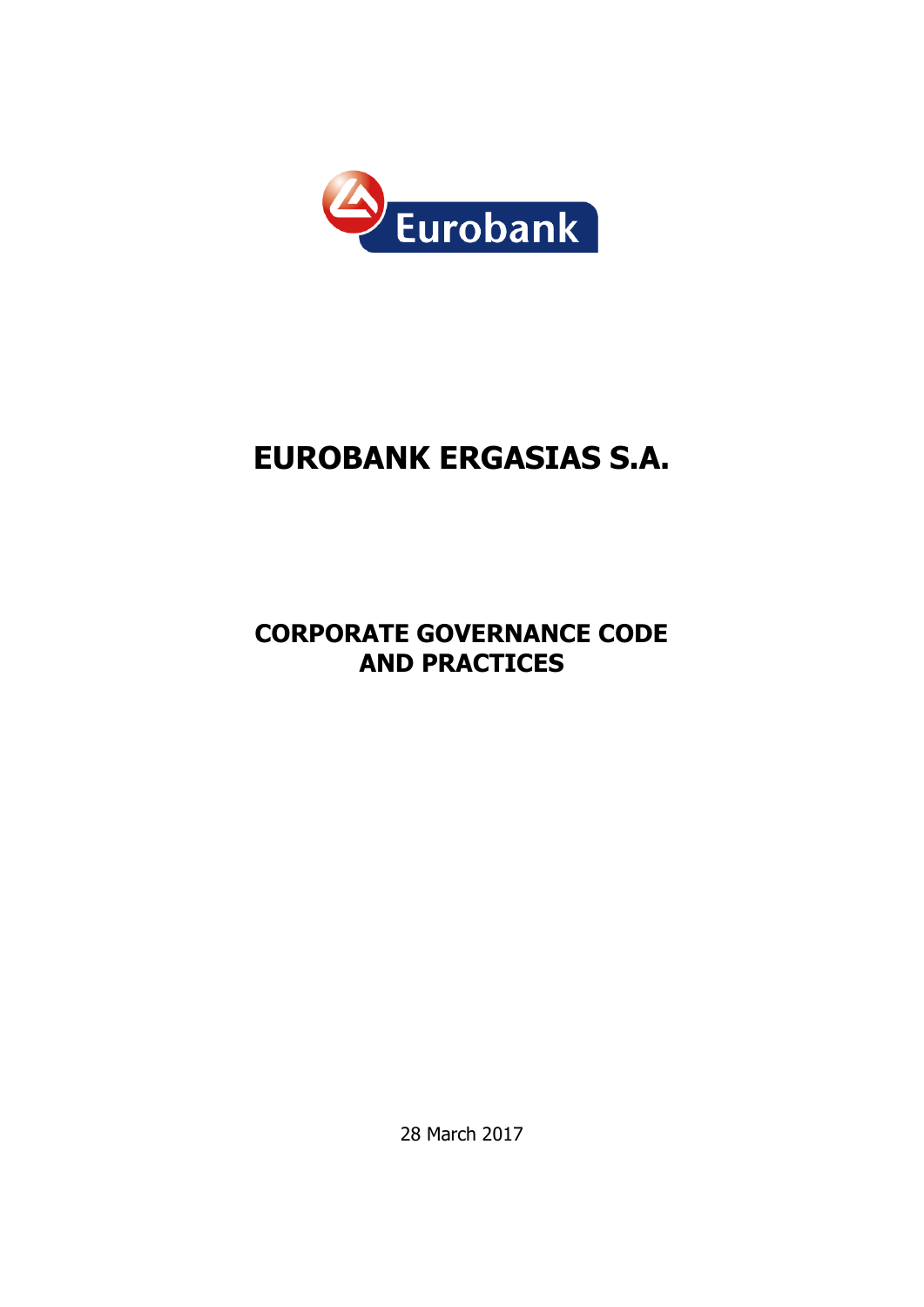

# **TABLE OF CONTENTS**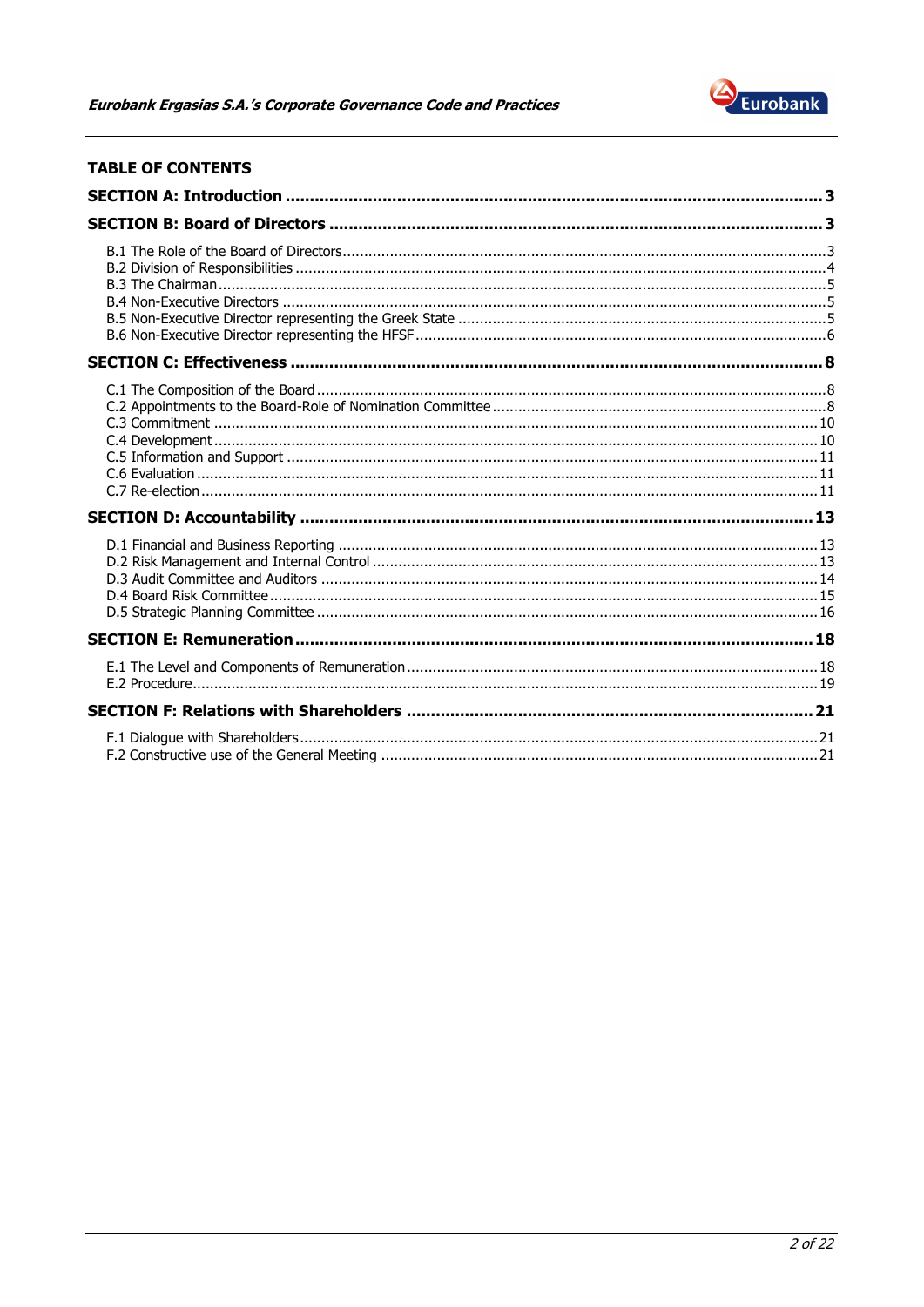

# <span id="page-2-0"></span>**SECTION A: Introduction**

The Corporate Governance Code and Practices (the Code) describes the main corporate governance principles and practices adopted by Eurobank Ergasias SA (the Bank) and its subsidiaries (collectively Eurobank or the Group). The Code is in compliance with the Greek legislation and is based on the international best practices on corporate governance as well as the Bank's contractual obligations to the Hellenic Financial Stability Fund (HFSF), focusing on the sustainable success of Eurobank over the longer term.

The Code is approved by the Board of Directors (Board). The responsibility for ensuring the Code is up-to-date rests with the Group Company Secretariat. The Board, following clearance by the Audit Committee, reviews and approves the contents of the Code once a year.

# <span id="page-2-1"></span>**SECTION B: Board of Directors**

# <span id="page-2-2"></span>**B.1 The Role of the Board of Directors**

#### **Main Principle**

The Bank is headed by a Board which is collectively responsible for the long-term success of the Bank. The Board exercises its responsibilities effectively and in accordance with the Greek legislation, international best practices and the Bank's contractual obligations to HFSF.

The Board's role is to provide entrepreneurial leadership to the Group within a framework of prudent and effective controls which enables risk to be assessed and managed. The Board sets the Group's strategic aims, ensures that the necessary financial and human resources are in place for the Group to meet its objectives and reviews management performance. The Board sets the Group's values and standards and ensures that its obligations to its shareholders and others are understood and met. All Directors must act in what they consider to be the best interests of the Group, consistent with their statutory duties.

# **Practice**

B.1.1 According to the Bank's Articles of Association, the Board may consist of three (3) to twenty (20) members, while, under the Relationship Framework Agreement (RFA) between the Bank and the HFSF, this range has been specifically set to be between seven (7) and fifteen (15) members (including the representatives of the Greek State and the HFSF). In addition, according to the RFA, (a) the number of the Board members must be odd, (b) the majority of its members should be Non-Executives while at least half of them (rounded to the nearest integer) and no less than three (3) members of non-executives, excluding the representatives of the Greek State and the HFSF, should be independent as per the provisions of Law 3016/2002 on corporate governance and the European Commission Recommendation 2005/162/EC and (c) the Board should include at least two (2) Executive members. Furthermore, according to the 2016 HFSF's assessment of individual Board members and key findings and recommendations on governance improvement, as per the relevant provisions of Law 3864/2010 (HFSF Law), the target size of Board members has been set to thirteen (13) with the following structure: (a) three (3) Executives at maximum, (b) three (3) Non-Executives at maximum, (c) at least five (5) independent Non-Executives of which at least three (3) Experts as defined in Law 4346/2015 and HFSF's relevant criteria, (d) one (1) Greek State representative and (e) one (1) HFSF representative.

Executive Directors have responsibility for the day-to-day management and control of Eurobank. Non-Executive Directors are responsible for the overall promotion and safeguarding of Eurobank's interests.

The principal duties and responsibilities of the Board are to:

- review, guide, and approve the strategy, major plans of action, risk policy, business and restructuring plans, set performance objectives, monitor performance, oversee and approve major capital expenditures, acquisitions, divestitures and formation of new entities including creation of special purpose vehicles
- approve the annual budget and monitor its implementation on a quarterly basis
- approve the three-years business plan
- review and approve at least annually risk strategy and risk appetite and ensure that it is consistent with the Bank's overall business strategy, capital plan, funding plan, restructuring plan and budget
- receive and discuss at least on a quarterly basis comprehensive risk reports covering all the main risks and providing an overview of the key changes in the risk profile versus risk targets and risk appetite
- develop and deliver the objectives in the agreed restructuring plan under recapitalization Law 3864/2010 and for taking any action necessary to that effect
- provide oversight to senior management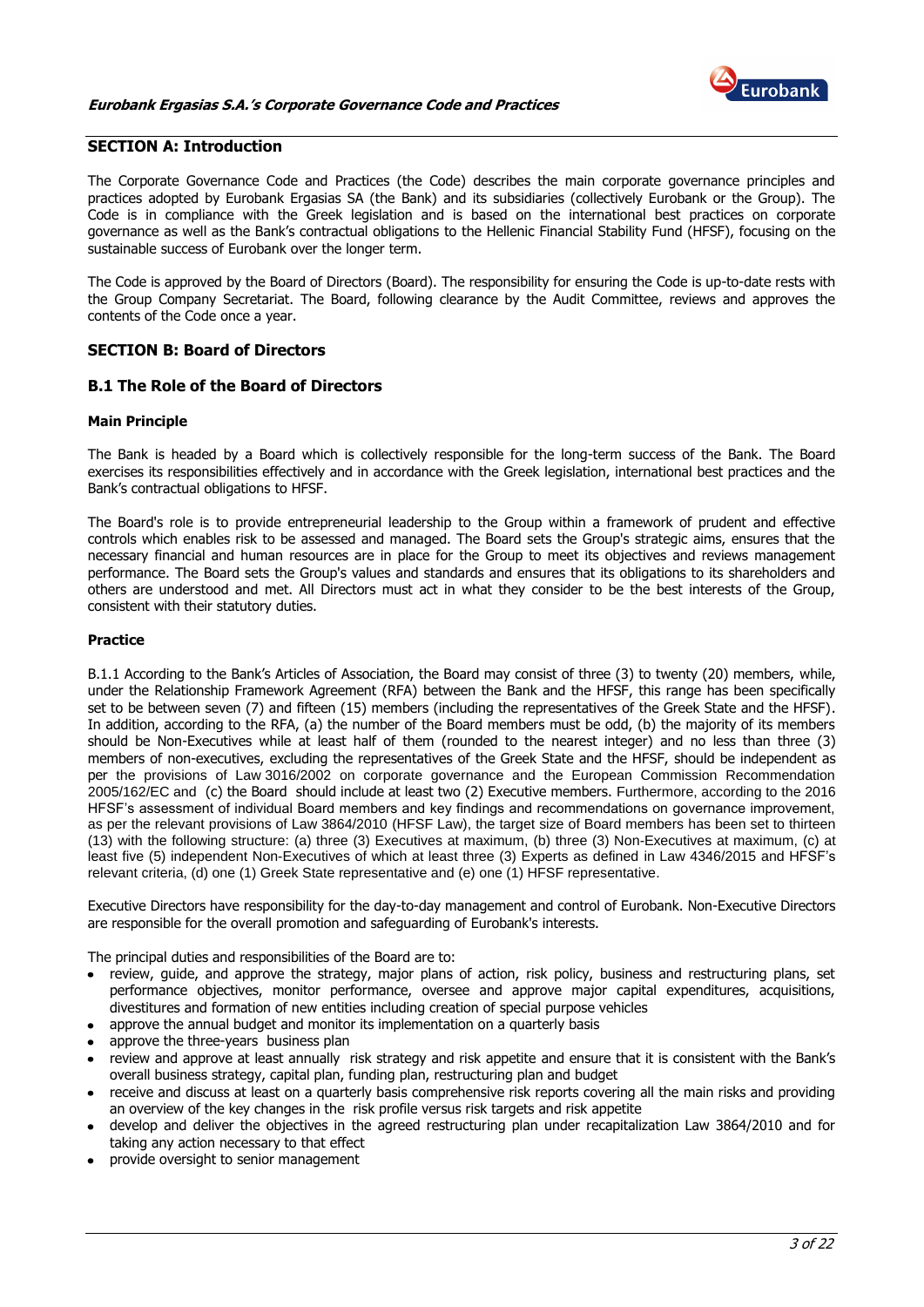

#### **Eurobank Ergasias S.A.'s Corporate Governance Code and Practices**

- approve corporate governance practices and corporate values and monitor their effectiveness making changes as needed
- approve the risk and capital strategy and regularly monitor that the Chief Executive Officer (CEO) and the Executive Board pursue its implementation effectively
- approve the organization chart and any amendments
- approve Board and Board Committees related policies and other Group or Bank policies as required by legal or regulatory requirements or internal processes
- approve material on & off balance sheet credit transactions including restructuring and write-offs with related parties as these are defined by the Bank of Greece (BoG) Governor's Act 2651/2012 and IAS 24, and in accordance with the Bank's Related Parties Credit Approval Policy
- ensure that rigorous and robust processes are in place to monitor organizational compliance with the agreed strategy and risk appetite and with all applicable laws and regulations
- select, compensate, monitor and, when necessary, replace key executives and oversee succession planning
- align key executive and board remuneration with the longer term interests of Eurobank and its shareholders
- ensure a formal and transparent board nomination and election process
- monitor, manage and approve where required potential conflicts of interest of management, board members and shareholders, including misuse of corporate assets and abuse in related party transactions
- ensure that a clearly defined policy governing relations with connected borrowers exists and oversee its implementation
- ensure the integrity of accounting and financial reporting systems, including the independent audit, and that appropriate systems of control are in place, in particular, systems for risk management, financial and operational control, and compliance with the law and relevant standards
- assisted by the Board Risk Committee, review and monitor on a regular basis the Non-Performing Loans (NPL) and Non-Performing Exposures (NPE) performance against set targets
- oversee the process of disclosure and communications
- determine the appropriate level of remuneration of the Board and Board Committees' members, both at Bank and Group level, pending final ratification by the respective General Assemblies.

The Board, according to its Articles of Association, may assign the exercise of the whole or part of its powers to one or more persons, members of the Board, employees of the Bank or third parties, by determining the extent of the assigned powers, always in compliance with the provisions of the current legislation.

The Board meets regularly every quarter and on an ad hoc basis, whenever the Articles of Association, the law or the Bank's needs necessitate it, given at least three (3) business days' notice. Submissions to the Board are circulated together with the agenda. Board meetings minutes are kept by the Secretary of the Board, approved at subsequent Board Meetings and signed by all Directors present.

B.1.2 The Board is assisted in carrying out its duties by Board Committees. The Board delegates some of its responsibilities to such Board Committees and approves their mandate and composition, save for the composition of the Audit Committee whose members are appointed by the General Meeting. The Board receives regular and ad hoc reports from the Audit Committee, Board Risk Committee, Nomination Committee, Remuneration Committee and Strategic Planning Committee and assesses their performance as per the provisions of the Bank's Board and Board Committees Evaluation Policy. The structure of the Board and Board Committees' membership as well as the members who are appointed as the risk and financial/audit experts are fully described in the Corporate Governance Statement which is included in Bank's Directors Report which also sets out the number of meetings, of the Board and its Committees and overall attendance by Directors. The Board Committees' Terms of Reference and composition are available on the Bank's website.

B.1.3 Eurobank has arranged appropriate insurance cover in respect of legal action against its Directors.

# <span id="page-3-0"></span>**B.2 Division of Responsibilities**

#### **Main Principle**

There is a clear division of responsibilities at the head of the Bank between the proper operation of the Board and the day-to-day management and control of Eurobank business.

#### **Practice**

The roles of Chairman and CEO are not exercised by the same person.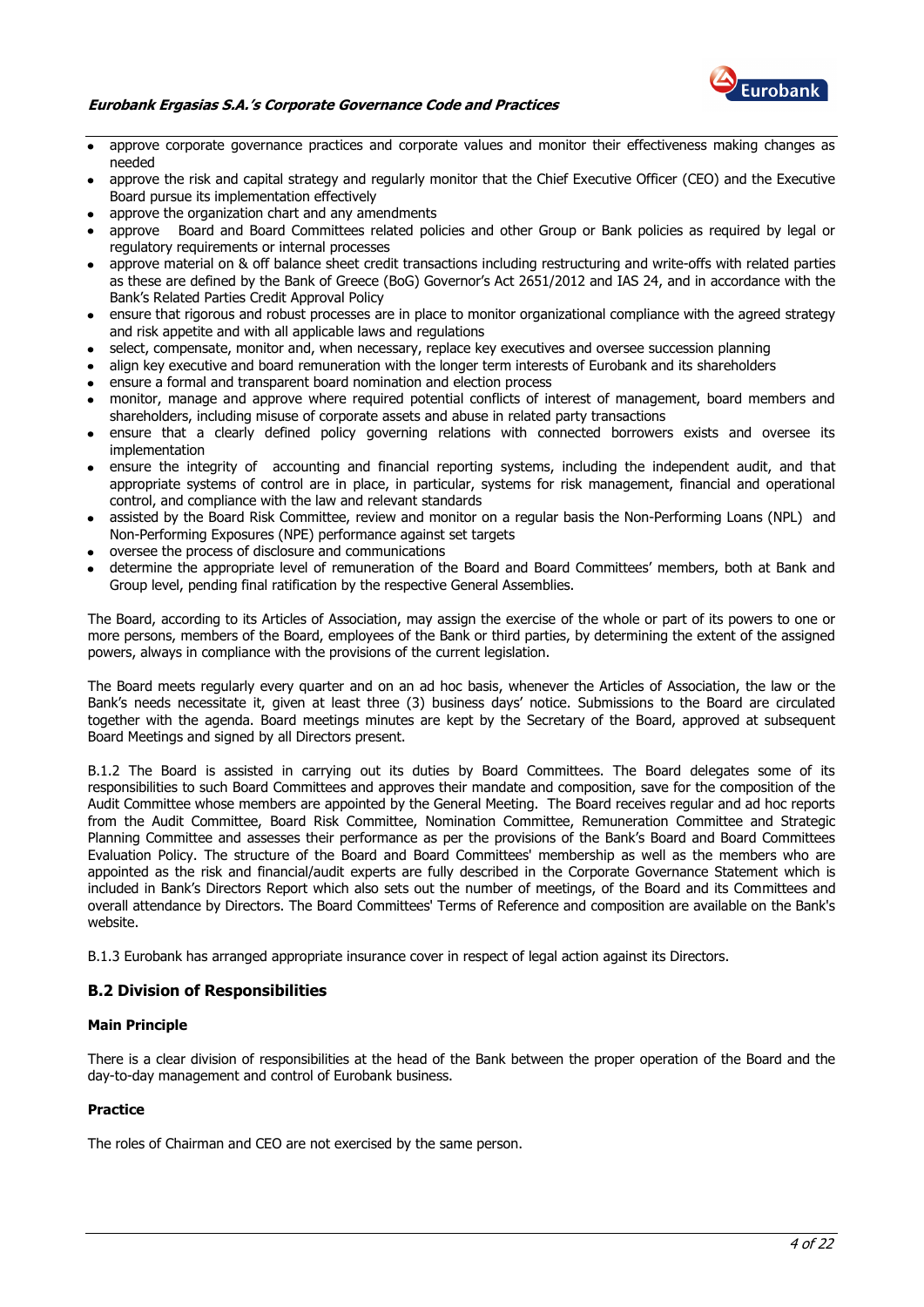

# <span id="page-4-0"></span>**B.3 The Chairman**

#### **Main Principle**

The Chairman is responsible for leadership of the Board ensuring its effectiveness on all aspects of its role, overseeing its proper operation.

The Chairman should always be a Non-Executive Director and should not serve as Chairman of either the Board Risk or Audit Committees.

Following decision by the relevant corporate bodies, the Chairman is appointed in the Board Committees as deemed appropriate. Additionally, the Chairman attends, as required, Management Committees as established by the CEO.

The Chairman is responsible for setting the Board's agenda and ensuring that adequate time is available for discussion of all agenda items, in particular strategic issues. He promotes a culture of openness and debate by facilitating the effective contribution of Non-Executive Directors in particular, ensures constructive relations between Executive and Non-Executive Directors and encourages challenge on the Board. In addition, he ensures that the Directors receive accurate, timely and clear information. The Chairman is also responsible for continuous and clear communication with the representatives of the Ministry of Finance, the HFSF, the Single Supervisory Mechanism (SSM) and BoG. Finally, the Chairman is available should shareholders raise any issues.

# <span id="page-4-1"></span>**B.4 Non-Executive Directors**

#### **Main Principle**

Non-Executive Directors are responsible for the overall promotion and safeguarding of the Bank's interests. The main duties of the Non-Executive Directors performed either within the Board or through Board Committees, are to:

- constructively challenge and contribute to the development of strategy
- monitor the reporting of performance
- scrutinise the performance of management in meeting agreed goals and objectives
- ensure that financial information is accurate and that financial controls and systems of risk management are robust and defensible
- determine the appropriate level of remuneration of Executive Directors
- support executives in their leadership of the business while monitoring their conduct
- oversee CEO's and Executives' performance
- approve and revise the principles of the remuneration policy both at Bank and Group level and oversee its implementation (see also par. E.2.1).

#### **Practice**

Where they consider it necessary, the Independent Non-Executive Directors should submit, to the ordinary or extraordinary Shareholders' General Meetings of Eurobank, their own reports on a specific subject, either individually or together.

#### <span id="page-4-2"></span>**B.5 Non-Executive Director representing the Greek State**

#### **Main Principle**

Eurobank participates in the Greek State program to support liquidity in the Greek economy under Law 3723/2008. Following the Bank's accession to the provisions of Law 3723/2008 for the participation of the Bank to the Greek State Bank Support Program, a share capital increase with the issuance of 345,500,000 non-voting preference shares took place. The entire share capital increase was covered by the Greek State through the contribution of equal value government bonds.

#### Rights under L. 3723/2008

The preference shares confer upon the Greek State the following privileges:

- 1. the right to collect a fixed return as specified in par. 3. article 1, Law 3723/2008, as in force and in article 5 of the Bank's Articles of Association
- 2. the right to vote in the Special Meeting of preferred shareholders in the circumstances provided by Law 2190/1920
- 3. the right to appoint to the Board of Directors its representative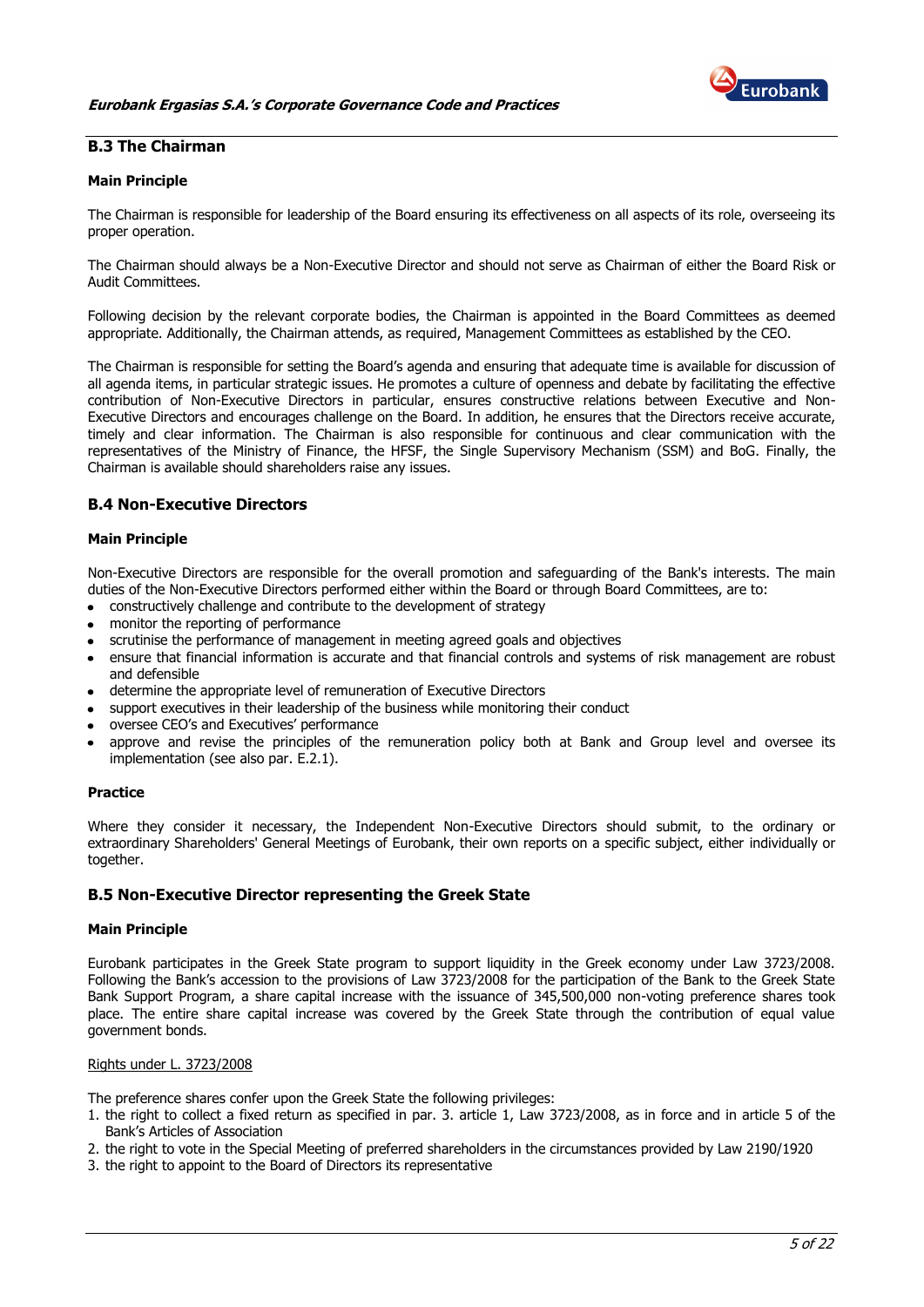

#### **Eurobank Ergasias S.A.'s Corporate Governance Code and Practices**

4. The right to preferential reimbursement, in priority to all other shareholders and pari passu with the HFSF, from the proceeds of the Bank's liquidation, in the event the Bank is liquidated.

The Greek State representative has the right to:

- 1. veto (i) resolutions of strategic character; (ii) resolutions which materially alter the legal or financial situation of the Bank and require approval by the General Meeting of the ordinary shareholders; or (iii) resolutions related to the distribution of dividends and the remuneration policy concerning the Board members and the Bank's general managers and their deputies, pursuant to a relevant decision of the Minister of Finance or in the event such representative considers that the resolution may jeopardise the interests of the Bank's depositors or materially affect the solvency and the orderly operation of the Bank
- 2. attend the General Meeting of the ordinary shareholders and veto the discussion and resolutions of the abovementioned issues
- 3. have free access to the Bank's books and records for the purposes of Law 3723/2008.

#### <span id="page-5-0"></span>**B.6 Non-Executive Director representing the HFSF**

#### **Main Principle**

According to the provisions of HFSF Law, as in force, the HFSF has appointed one (1) representative to the Board (Representative) as a Non-Executive member whose rights derive from HFSF Law and the RFA signed between the Bank and HFSF according to the provisions of the aforementioned Law.

The RFA regulates, among others, (a) the corporate governance of the Bank, (b) the Restructuring Plan and its monitoring, (c) the monitoring of the implementation of the Bank's NPL management framework and of the Bank's performance on NPL resolution. Furthermore it deals with (d) the Material Obligations and the switch to full voting rights, (e) the monitoring of Bank's actual risk profile against the approved Risk and Capital Strategy (f) the HFSF's prior written consent for the Bank's Group Risk and Capital Strategy and for the Bank's Group Strategy, Policy and Governance regarding the management of its arrears and non-performing loans, and (g) the duties, rights and obligations of HFSF's Representative in the Board.

The RFA and the applicable HFSF Law do not preclude, reduce or impair the Bank's management to continue to determine independently, among others, the Bank's commercial strategy and policy in compliance with the restructuring plan and the decisions on the day-to-day operations.

#### Rights under HFSF Law

HFSF has:

- restricted voting rights in the Bank's General Meetings; under this framework, the HFSF exercises its full voting rights in the General Meetings only for decisions concerning the amendments of the Bank's Articles of Association, including the increase or reduction of the capital or the corresponding authorization to the Board, the mergers, divisions, conversions, revivals, extension of term or dissolution of the Bank, the transfer of assets (including the sale of subsidiaries), or any other issue requiring increased majority as provided for in the Law 2190/1920
- the right to be represented with one (1) member in the Board of Directors
- the right to preferential reimbursement, in priority to all other shareholders and pari passu with the Greek State as preference shareholder under Law 3723/2008, from the proceeds of the Bank's liquidation, in the event the Bank is liquidated
- free access to the Bank's books and records for the purposes of HFSF Law, with executives or consultants of its choice
- the responsibility to perform, assisted by an independent consultant of international reputation, evaluation of the Bank's corporate governance framework, Board and Committees, as well as their members, in accordance with HFSF Law provisions
- the right to approve the Restructuring Plan or any amendment on it before its submission by the Ministry of Finance to the European Commission for approval. HFSF also monitors and reviews the performance of the Restructuring Plan's implementation
- the right to assess and propose improvements and amendments to the Bank's corporate governance .

HFSF's representative has the right to:

- request the convocation of the Shareholders' General Meeting
- request the convocation of the Board
- veto any resolution of the Board (i) related to dividend distributions, the remuneration policy and the additional compensation (bonus) of Board members, of General Managers or of those to whom the duties of a General Manager have been assigned as well as of their deputies (ii) which may jeopardise depositors' interests or materially affect liquidity, solvency or, in general, the prudent and orderly operation of the Bank (such as business strategy and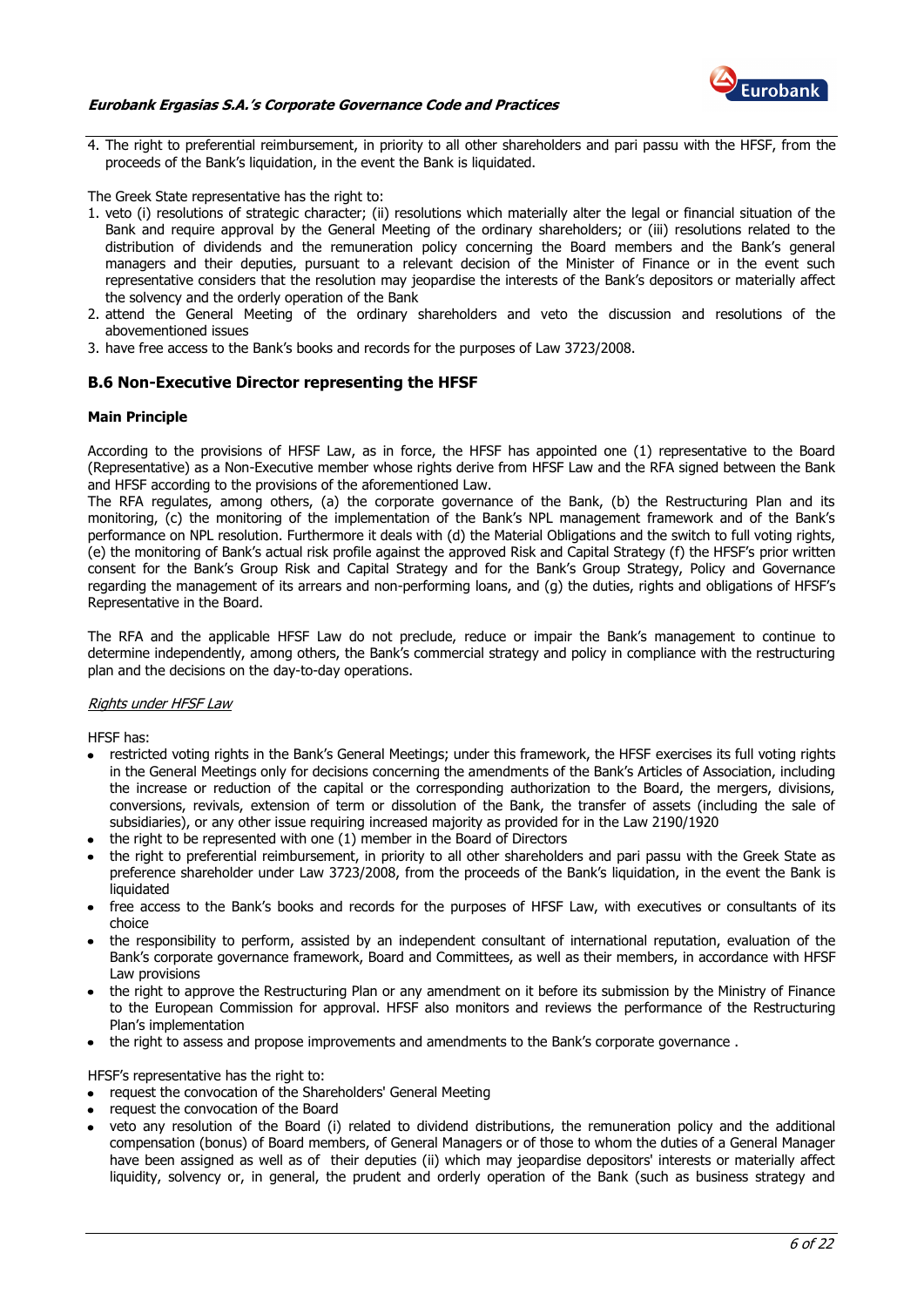

#### **Eurobank Ergasias S.A.'s Corporate Governance Code and Practices**

asset/liability management etc.) or (iii) concerning corporate actions resulting in the amendments of the Bank's Articles of Association, including the increase or reduction of the capital or the corresponding authorization to the Board, the mergers, divisions, conversions, revivals, extension of term or dissolution of the Bank, the transfer of assets (including the sale of subsidiaries), or any other issue requiring increased majority as provided for in the Law 2190/1920 which may materially impact HFSF's participation in the Bank's share capital

- request the postponement of a Board meeting or the discussion of any item for up to three (3) business days so as to receive HFSF's Executive Board's instructions
- approve the Chief Financial Officer (CFO) of the Bank.

In exercising these rights, the HFSF representative should take into account the business autonomy of the Bank.

#### Rights under RFA, additional to the rights provided for in HFSF Law

HFSF has the right to:

- appoint a representative as member in Audit, Board Risk, Nomination and Remuneration Committees
- appoint an observer in the Board and in the Audit, Board Risk, Nomination and Remuneration Committees with no voting rights
- review the annual Board and the Board Committees' self-assessment for the purpose of identifying weaknesses and improving working methods and effectiveness
- monitor the implementation of the Bank's non-performing loan management framework and of the Bank's performance on non-performing loans resolution.

HFSF's representative has the right to:

- participate in the Audit, Board Risk, Remuneration and Nomination Committees
- request the convocation of the Board Committees he participates
- include items on the agenda of the General Meetings, the Board and the Audit, Board Risk, Nomination and Remuneration Committees meetings
- request the postponement of a Board meeting, in case the notification for the date of a Board meeting, including the agenda and the relevant material, data or information and all supporting documents with respect to the items of the agenda, are not sent at least three (3) business days prior to the Board meeting
- request an adjournment of any Board meeting or the discussion of any item up to three (3) business days, if it finds that the material, data or information and the supporting documents submitted to the HFSF pursuant to the items of the agenda of the forthcoming Board meeting are not sufficient
- veto any decision related to any other veto right each time provided by the HFSF Law.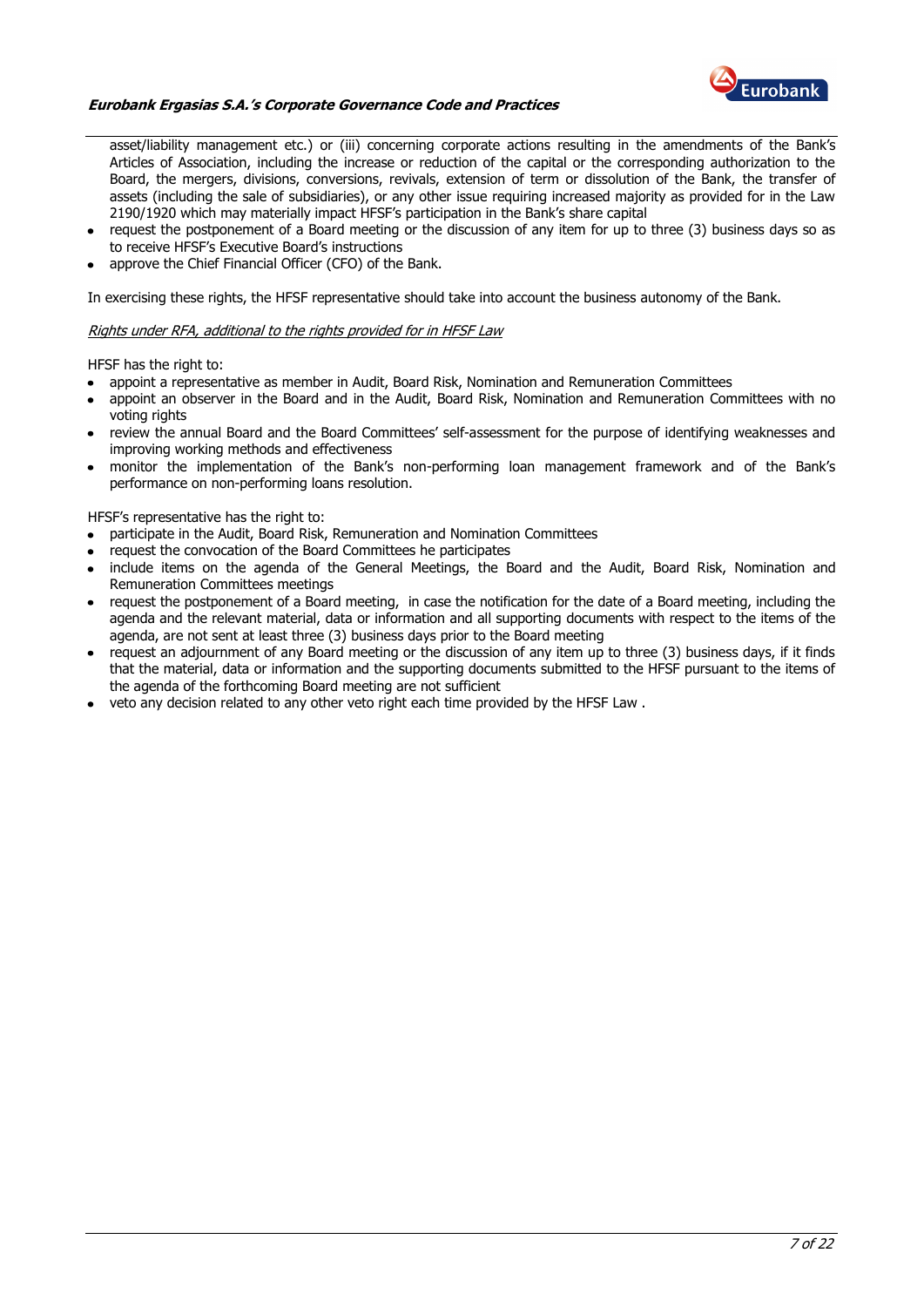

# <span id="page-7-0"></span>**SECTION C: Effectiveness**

# <span id="page-7-1"></span>**C.1 The Composition of the Board**

#### **Main Principle**

The Board and its Committees have the appropriate balance of skills, experience, independence and knowledge to enable them to discharge their respective duties and responsibilities effectively.

The Board has a sufficient size ensuring that the requirements of the business can be met; changes to the Board's composition and its Committees can be managed without undue disruption. Decisions are taken following discussions which exhaust the issues to the satisfaction of all Directors present.

The Board in deciding chairmanship and membership of its Committees ensures membership's refreshment and that no undue reliance is placed on particular individuals.

No one other than the Committee Chairman and members is entitled to be present at a meeting of the Board Risk, Nomination, Audit, or Remuneration Committee, but others may attend at the invitation of the Committee Chairman.

As of 22 February 2013, the Monitoring Trustee appointed by the European Commission (DG Competition) may attend any meeting.

As of 1 February 2016, and following the provisions of the RFA the HFSF appointed an observer, with no voting rights, in the Bank's Board and the Audit, Board Risk, Nomination and Remuneration Committees.

#### **Practice**

C.1.1 The General Meeting appoints the Board members, and determines their term of office.

C.1.2 The Bank presents in the annual financial report the Board membership, identifying each Independent Non-Executive Director. The Nomination Committee considers which members qualify as Independent Non-Executive Directors and in this consideration applies independence criteria under local regulations (L.3016/2002) and European Commission's recommendation 2005/162/EC.

The Nomination Committee is also responsible to review semi-annually the independence of Non-Executive Directors and make recommendations to the Board with regard to any changes it considers appropriate. The review of the independence of the Non-Executive Board members should be documented as appropriate.

#### <span id="page-7-2"></span>**C.2 Appointments to the Board-Role of Nomination Committee**

#### **Main Principle**

The Bank has a formal, rigorous and transparent procedure for the appointment of new Directors to the Board. .The Board, with the support of the Nomination Committee which acts in an advisory capacity, is responsible for initiating, guiding and coordinating the nomination process, with no prejudice to shareholders' rights. The Board reviews candidates proposed by the Nomination Committee and decides on the candidates to be submitted to the General Meeting for their election. In overseeing the nomination process, the Nomination Committee ensures that there is adequate, step-wise succession planning for Board members so as to maintain an appropriate level of continuity and organizational memory at Board level.

#### **Practice**

<u>.</u>

C.2.1 The Nomination Committee's<sup>1</sup> members should not exceed 40% (rounded to the nearest integer) of total Board members (excluding the HFSF and the Greek State Representatives) with a minimum of three (3) members. One (1) of the members should be the HFSF Representative. The HFSF also appoints an observer in the Nomination Committee, in line with the provisions of the RFA. The Nomination Committee members shall be selected on the basis of their competence and experience on relevant issues and should fulfil the additional criteria set by the relevant legal and

<sup>&</sup>lt;sup>1</sup> The Terms of Reference of the Committee and short biographical details of its members may be found at the Bank's website (www.eurobank.gr)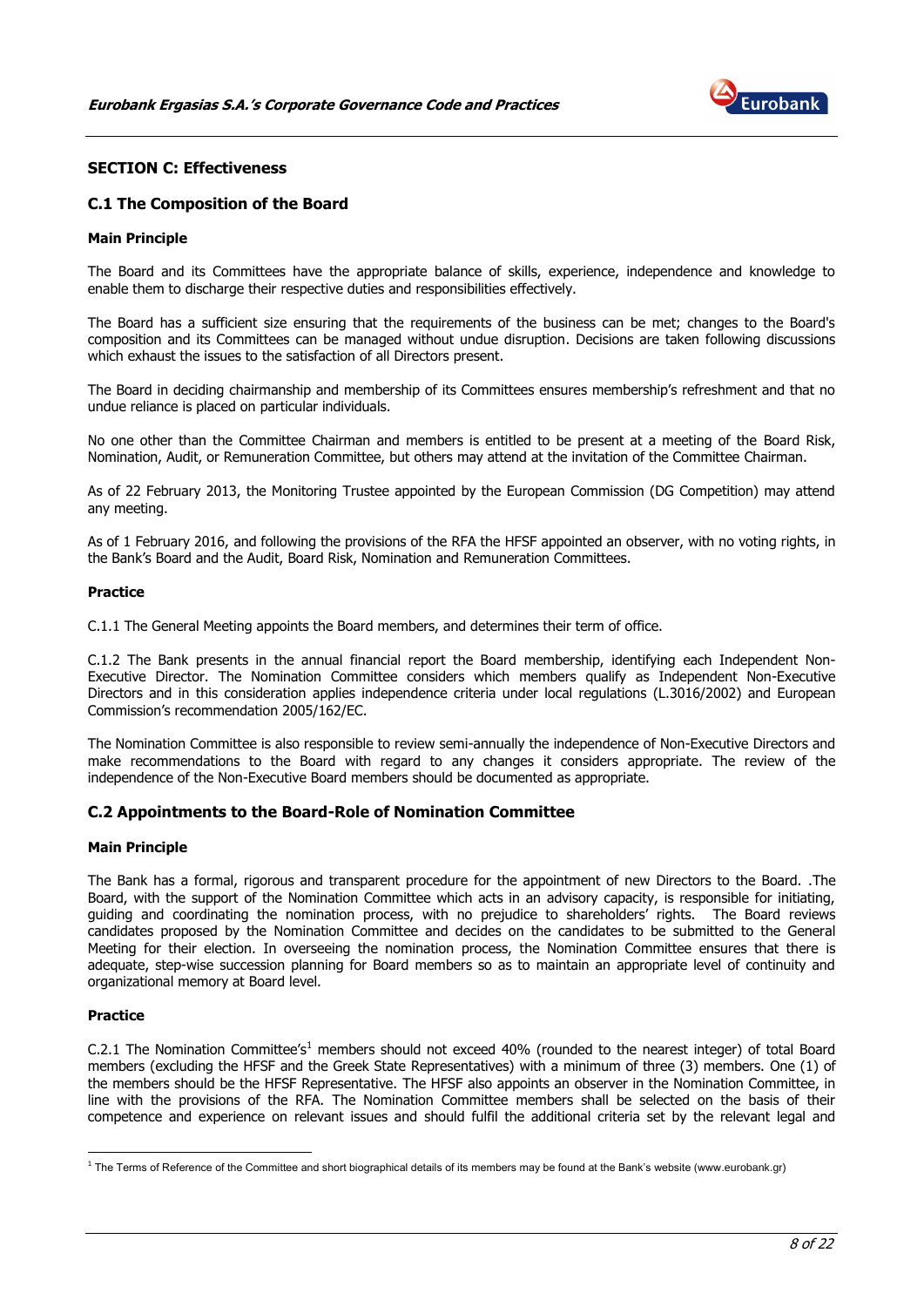

regulatory provisions derived from the HFSF Law. The members shall be appointed by the Board including the Chairperson and the Vice Chairperson, in accordance with the legal and regulatory framework where applicable. The tenure of the members coincides with the tenure of the Board of Directors, with the option to renew their appointment, but in any case the service in the Nomination Committee should not be more that twelve (12) years in total. All members are Non-Executive Directors while the majority of the members (excluding the HFSF and Greek State Representatives), including the Chairperson, should be Independent Non-Executive Directors.

C.2.2 The Nomination Committee is in quorum and meets validly when half of its members plus one (1) are present or represented (fractions, if any, are not counted), provided that no less than three (3) members, including the Chairperson or the Vice Chairperson, are present. Decisions of the Nomination Committee shall be validly taken by an absolute majority of the members who are present and represented. In case of a tie, the Chairperson and in case of his/her absence the Vice Chairperson of the Nomination Committee shall have the casting vote. No individual is present when his/her own succession is being considered. The Chairperson updates the Board members on the material matters covered by the Nomination Committee during the previous period at the quarterly meetings of the Board. The Board shall be informed whenever a decision of the Nomination Committee is not reached unanimously. In case of nonunanimous decisions, the views of the minority should be also minuted The Nomination Committee appoints its Secretary who reports to the Group Company Secretariat and cooperates with the Chairperson of the Nomination Committee and the Group Human Resources General Manager. The Secretary is responsible to minute the proceedings and resolutions of all Nomination Committee's meetings, including the action plans and follow ups for assignments.

C.2.3 The Nomination Committee, at least annually, has the responsibility to assess the structure, size, composition and performance of the Board and make recommendations to the Board with regard to any changes it considers appropriate. At least annually the Committee conducts its own self-assessment and reviews its performance and terms of reference. Any changes in the terms of reference are submitted to the Board for approval.

C.2.4 The Nomination Committee, at least annually, assesses the knowledge, skills, experience and contribution of individual Board members and of the Board collectively and reports to the Board accordingly.

The Nomination Committee reviews at least annually and recommends for approval to the Board the Board Nomination Policy. It also identifies and recommends, for the approval of the Board or the General Meeting, where required, candidates as members of the Board, including the current Board members at the conclusion of their specified term of office, taking into consideration the Board Nomination Policy. The Nomination Committee at each Board appointment reviews the composition of the Board Committees and proposes their membership to the Board for approval save for the composition of the Audit Committee, whose members are appointed by the General Meeting following relevant proposal by the Board.

Moreover, the Nomination Committee ratifies the appointment of senior executives, excluding the Heads of Group Internal Audit and Group Compliance who are appointed by the Audit Committee and the Chief Risk Officer who is appointed by the Board Risk Committee, following in both cases consultation with the Nomination Committee. The appointment of the Chief Financial Officer is subject to HFSF's representative approval. The Nomination Committee consults with the Audit Committee and the Chairperson of the Board, regarding the Audit Committee's proposal to the Board for the appointment of the Anti-Money Laundering Officer of the Bank. Also, the Nomination Committee reviews the succession planning for the senior executives and informs the Board accordingly.

Additionally, the Nomination Committee decides on a target for the representation of the underrepresented gender in the Board, prepares a Board of Directors Diversity Policy on how to meet this target and recommends it to the Board for approval.

The Nomination Committee, also, ratifies the composition and members of the Committees established by the CEO.

Furthermore, the Nomination Committee ratifies the selection of candidates as members of the Board of Directors of Group's subsidiaries, prior to their election.

Finally, in performing its duties, the Nomination Committee considers actual or potential conflicts of interest of the Board members and assesses the need for escalation to the Board, and shall, to the extent possible and on an ongoing basis, take into account the need to ensure that the Board's decision making is not dominated by any one individual or small group of individuals in a manner that is detrimental to the interests of the Bank. In any case, the Committee should take under consideration the legal and regulatory framework.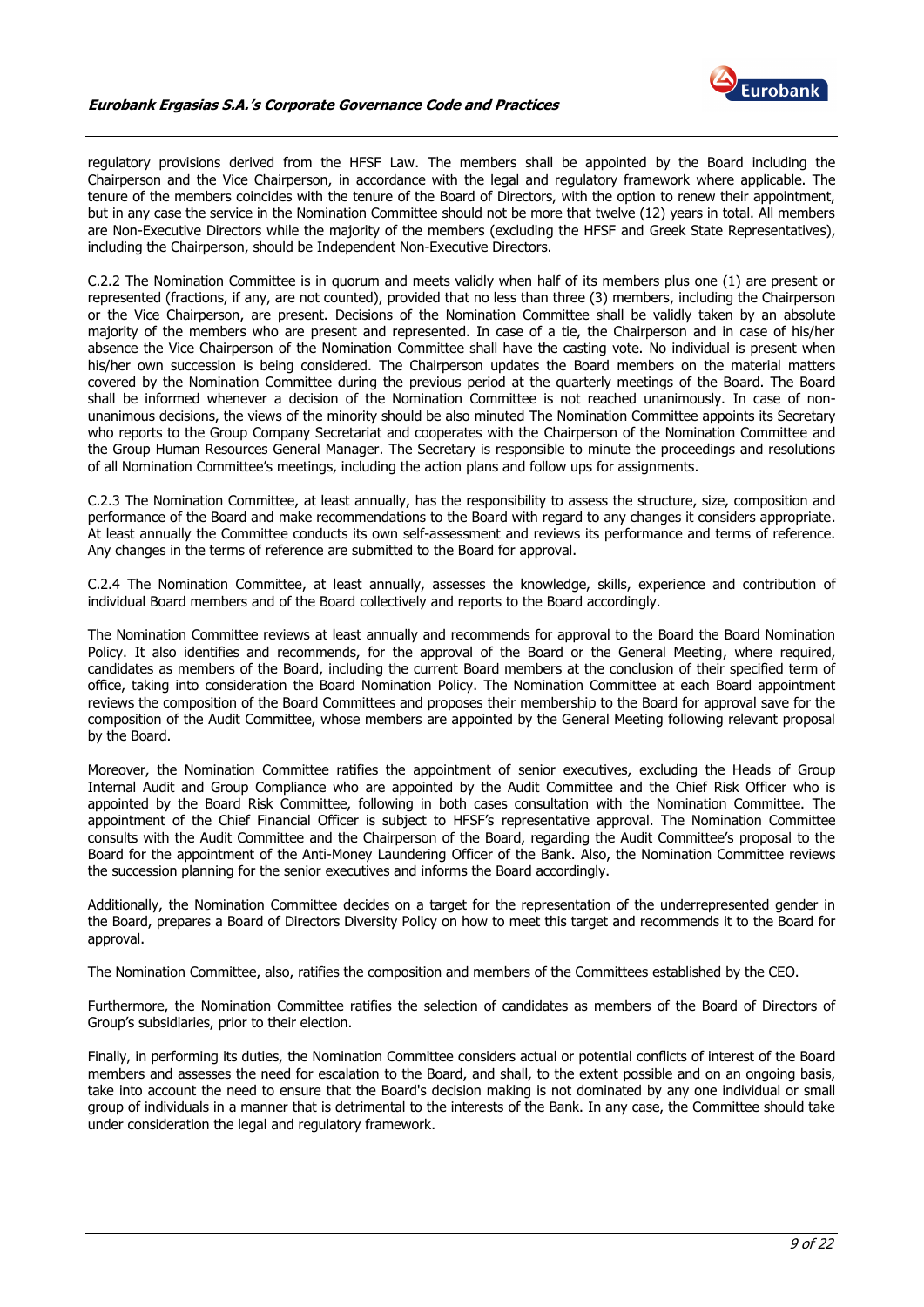

C.2.5 The Bank's Directors Report, in its Corporate Governance Statement, describes Nomination Committee's work during the previous year.

#### <span id="page-9-0"></span>**C.3 Commitment**

#### **Main Principle**

All Bank Directors allocate sufficient time to undertake the role to which they have been appointed.

#### **Practice**

C.3.1 The Chairperson dedicates appropriate time to fulfil his duties to the Board.

C.3.2 When the Nomination Committee recommends candidates to fill Board vacancies it ensures that they have sufficient time to effectively discharge their responsibilities as Directors, including regularly attending and participating in meetings of the Board and its Committees.

Annually, the Nomination Committee reviews the Directors' other significant commitments and directorships outside the Group and assesses the need for escalation to the Board.

C.3.3 All Board members are committed to devoting significant time to the Board.

The Nomination Committee monitors quarterly the attendance of the Directors to the Board and its Committees and assesses the need for escalation to the Board in case that the mandatory minimum attendance of 85% for individual members is not achieved. Individual meetings (up to 15%) can be missed only if a valid excuse is provided.

C.3.4 Directors are entitled to manage their own affairs in privacy. However, their work must be carried out in an environment which is free from any suggestion of improper influence. Those providing information must be confident that it will be properly handled and conflicts of interest must be identified immediately and be properly managed. Directors must take steps to ensure that any conflict of interest which they may be subject to does not affect a decision taken by the Bank.

Directors, beyond their legal obligations, are therefore expected to inform the Chairperson of the Nomination Committee for any personal or business interests which might influence their judgment or which could be perceived to do so.

- C.3.5 The Directors shall not hold more than one (1) of the following combinations of directorships at the same time:
- a) one (1) executive directorship and two (2) non-executive directorships;
- b) four (4) non-executive directorships.

Bank of Greece as the competent authority may authorize Board members to hold one additional non-executive directorship.

#### <span id="page-9-1"></span>**C.4 Development**

# **Main Principle**

All Βank Directors receive a formal induction on joining the Board and regularly update and refresh their skills and knowledge.

#### **Practice**

All Directors on appointment receive a full and formal Induction Program whose main objectives are to (a) communicate the Bank's vision and culture, (b) to communicate practical procedural duties, (c) to reduce the time taken for an individual to become productive in its duties, d) to assimilate an individual as a welcome member of the Board, e) to ensure retention of individuals for future periods, f) to become familiar with the Bank's organizational structure and g) to give new Directors an understanding of Bank's business and strategy and the markets in which it operates, a link with the Bank's people and an understanding of its main relationships. Board members in the context of their induction program are also informed on their obligations under the local regulations and the Board's procedures.

Furthermore, given that the Bank acknowledges the need to provide resources for developing and refreshing the knowledge and skills of the Directors, has developed a Continuous Professional Development program for Directors,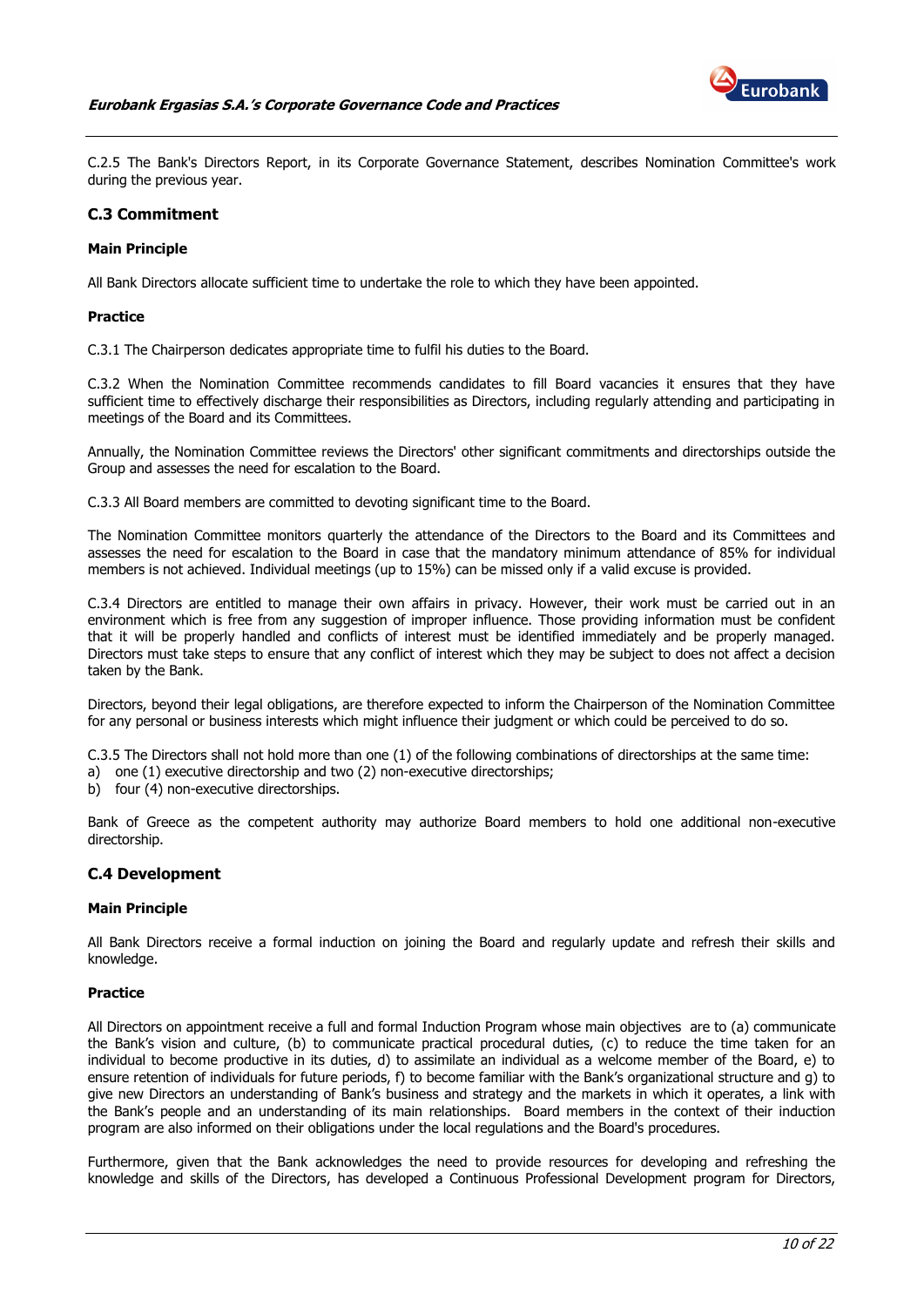#### **Eurobank Ergasias S.A.'s Corporate Governance Code and Practices**



whose objectives are to (a) ensure Directors have sufficient skills and ability to be effective in their role, (b) communicate challenges and changes within the business environment effectively to Directors, (c) improve Board effectiveness and, through this, corporate profitability and (d) support Directors in their personal development.

The Chairperson attends Management Committees as required and ensures that Directors receive necessary updates on the Bank's activities on an on-going basis.

# <span id="page-10-0"></span>**C.5 Information and Support**

#### **Main Principle**

The Board is supplied in a timely manner with information in a form and of a quality appropriate to enable it to discharge its duties.

Under the direction of the Chairperson, the Board's Secretary's responsibilities include ensuring good information flows within the Board and its Committees and between senior management and Non-Executive Directors, as well as facilitating induction and assisting with professional development of Board members, as required.

#### **Practice**

C.5.1 The Chairperson, through the Secretary to the Board, ensures that the Directors receive accurate, timely and clear information. Management has an obligation to provide such information and Directors seek clarifications or amplification where necessary.

C.5.2 The Secretary of the Board and Group Company Secretariat support the Board on all governance matters.

C.5.3 The Board ensures that Directors, especially Non-Executive, have access to independent professional advice at the Group's expense when they judge it necessary to discharge their responsibilities as Directors. Committees are provided with sufficient resources to undertake their duties and are empowered to seek independent, professional advice whenever required.

C.5.4 All Directors have access to the advice and services of the Group Company Secretary, who is responsible to the Board for ensuring that Board procedures are complied with. Both the appointment and removal of the Board Secretary are matters for the Board as a whole.

# <span id="page-10-1"></span>**C.6 Evaluation**

#### **Main Principle**

The Nomination Committee undertakes annually a formal evaluation of the Board's performance.

#### **Practice**

The Nomination Committee undertakes, annually a performance evaluation of the Board, assessing the knowledge, skills and experience of individual Directors and of the Board collectively and reports to the Board accordingly. To this end, the Board Chairperson conducts the assessment of individual Board members' contributions to the Board, presents the results to the Nomination Committee and agrees the areas of improvement with individual Board members. The Board acts on the results of the evaluation by recognising the strengths and addressing the weaknesses. Additionally, the Board takes note of the self-evaluation reports of the Board Committees.

#### <span id="page-10-2"></span>**C.7 Re-election**

#### **Main Principle**

The Bank's Annual General Meeting (AGM) appoints the whole Board and decides it's term of office, in compliance with the provisions of Law.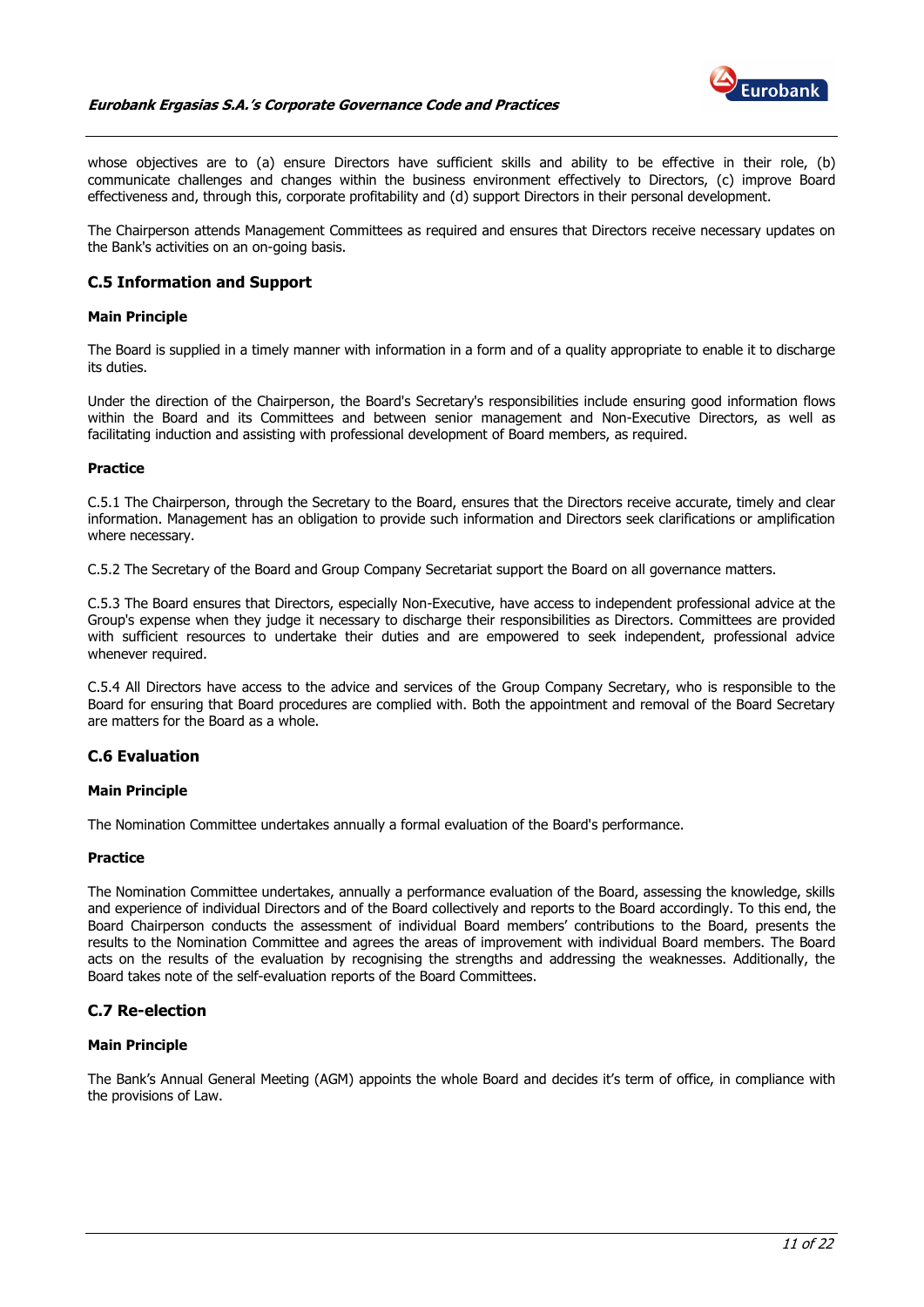

# **Practice**

The Nomination Committee identifies and recommends to the Board for appointment by the General Meeting, at the conclusion of the Board's tenure, candidates as members of the Board for a specific term of office, including any reappointment of Directors or the appointment of new candidates.

Biographical details and any other relevant information are provided on the Bank's website to enable shareholders to take an informed decision on their election.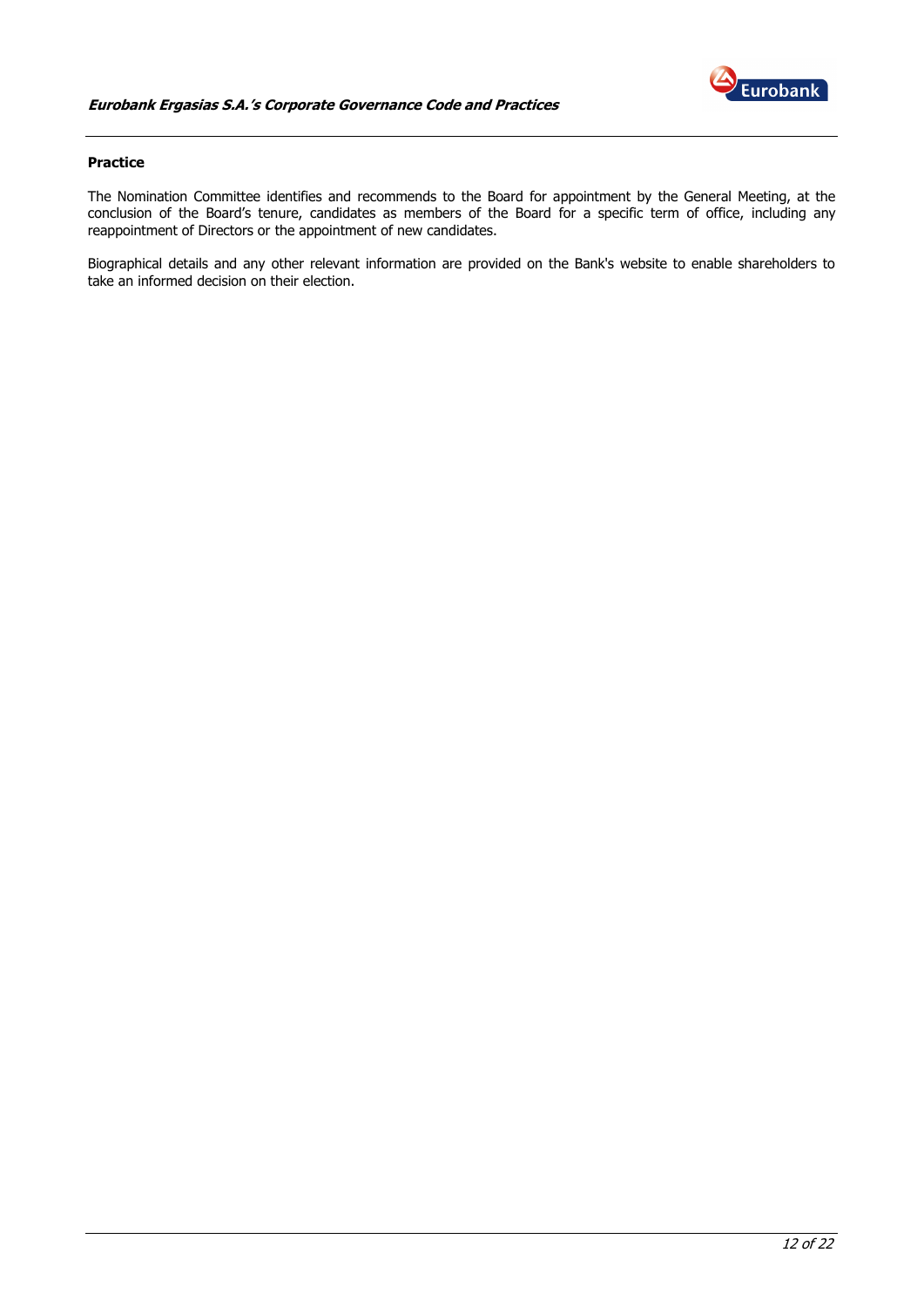

# <span id="page-12-0"></span>**SECTION D: Accountability**

# <span id="page-12-1"></span>**D.1 Financial and Business Reporting**

#### **Main Principle**

The Directors present a fair, balanced, detailed and understandable assessment of Eurobank's position and prospects.

The Board's responsibility to present a fair, balanced and understandable assessment extends to interim and other pricesensitive public reports and reports to regulators as well as to information required to be presented by statutory requirements.

The Board establishes arrangements that enable it to ensure that the information presented is fair, balanced and understandable.

#### **Practice**

D.1.1 The Directors provide a statement regarding the compliance of annual and semi-annual financial statements with applicable accounting standards and the fair presentation of financial position and results of Eurobank. In addition, the annual report of the Directors includes a fair review of the development, the performance and the position of the Bank and the Group, together with a description of the principal risks and uncertainties they face. Additionally, the Board provides, through its annual and semi-annual reports, financial results review, business outlook and risks, going concern considerations, as well as any other relevant information to shareholders required by applicable laws and corporate governance standards.

Furthermore, the auditors provide a statement regarding their reporting responsibilities on the financial statements.

D.1.2 The Bank provides on a quarterly basis a presentation of financial results and an analysis of performance highlights.

#### <span id="page-12-2"></span>**D.2 Risk Management and Internal Control**

#### **Main Principle**

The Board approves strategic risk management decisions (e.g. risk appetite, balance sheet profile and risk management structure) and monitors the quantitative and qualitative aspects of all material risks including but not limited to credit, market, liquidity and operational risks.

The Board determines annually the nature and extent of the significant risks it considers appropriate for the Bank to assume in order to pursue its strategic objectives and determines the capital required to support the risk profile of its balance sheet and its business operations going forward. The Board has established a system of internal controls that is based on international best practice and is designed to provide reasonable assurance regarding the achievement of objectives in the following categories:

- efficient and effective operations  $\bullet$
- reliability and completeness of financial and management information
- compliance with applicable laws and regulations
- full adherence to regulatory and supervisory requirements.

#### **Practice**

D.2.1 The Board has delegated its Risk Management and Internal Control responsibilities to the Board Risk and Audit Committees respectively, who report to the Board on a regular basis.

D.2.2 According to best practices, coordination between the Audit and Board Risk Committees is achieved through a certain degree of cross-membership between the two Committees. This cross-membership extends to the respective Committee Chairpersons as well. Additionally, all Board members may attend both Committees' meetings at their discretion.

D.2.3 The Board Risk and Audit Committees following respective approval by the Board, submit to the BoG the following documents:

• Internal Audit's annual assessment of the internal control systems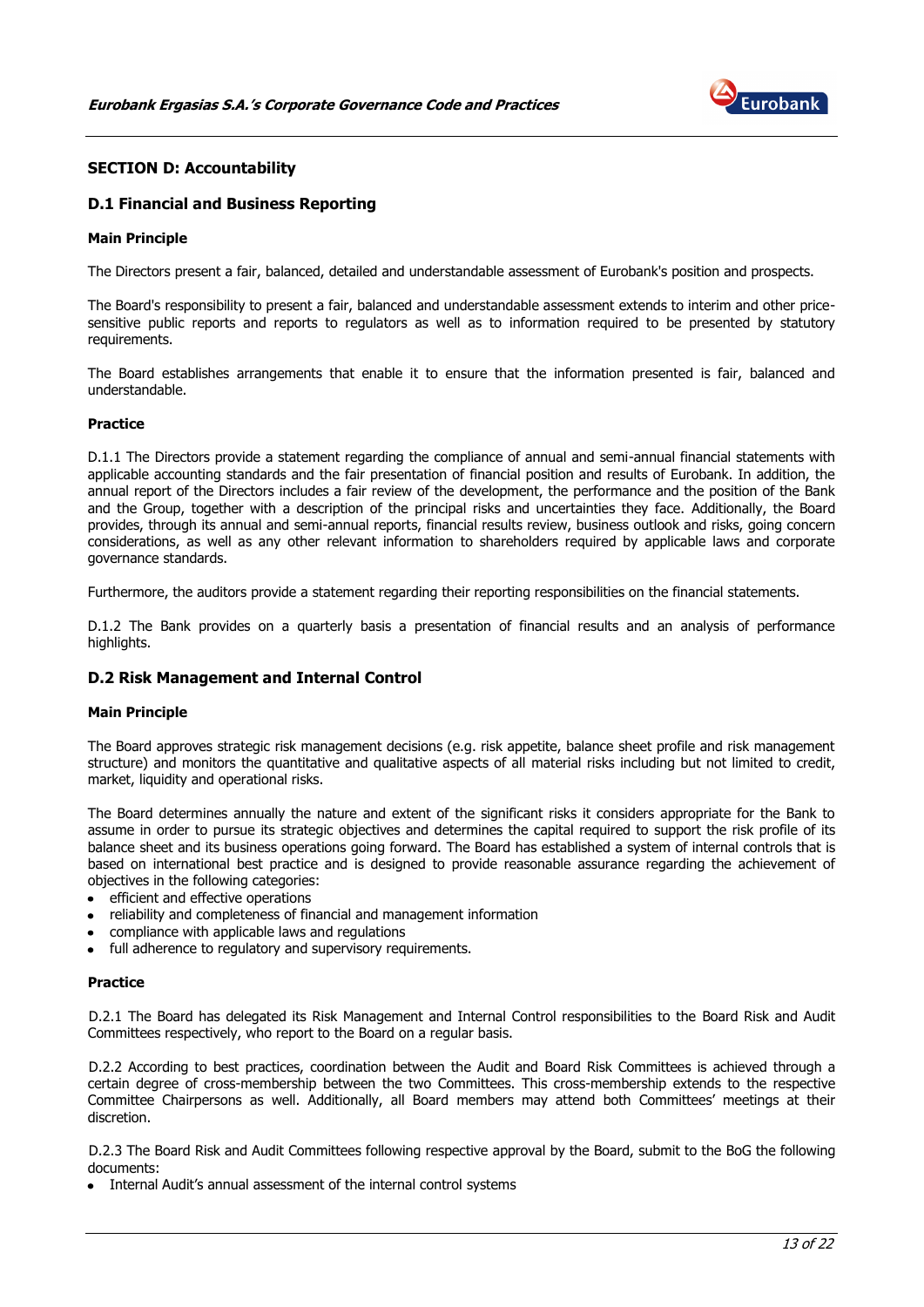

- Audit Committee's annual report on the evaluation of Internal Audit's assessment of the internal control systems,
- Audit Committee's annual assessment reports on Compliance's Annual Report as well as on Compliance's Annual report on Anti-money laundering and combating the financing of terrorism issues, and
- Group Chief Risk Officer Annual Report

# <span id="page-13-0"></span>**D.3 Audit Committee and Auditors**

# **Main Principle**

The primary function of the Audit Committee<sup>2</sup> is to assist the Board in discharging its oversight responsibilities primarily relating to:

- the review of the adequacy of the Internal Control and Risk Management systems and the compliance with rules and regulations monitoring process
- the review of the financial reporting process and satisfaction as to the integrity of the Bank's Financial Statements.
- the External Auditors' selection, performance and independence
- the effectiveness and performance of the Internal Audit and of the Compliance function.

#### **Practice**

D.3.1 The General Meeting following a proposal by the Board appoints the Audit Committee members, among the members of the Board, for a term of three (3) years with the option to renew their appointment for four (4) more terms. The Chairperson and the Vice Chairperson are appointed by the Board. The Audit Committee members should not exceed 40% (rounded to the nearest integer) of the total Board members (excluding the HFSF and the Greek State Representatives) with a minimum of three (3) members. All its members should be Non-Executive, 75% of whom (excluding the HFSF and the Greek State Representatives and rounded to the nearest integer) should be Independent. One (1) of the members should be the HFSF Representative. The HFSF also appoints an observer in the Audit Committee, in line with the provisions of the RFA. The Chairperson of the Audit Committee, an Independent Non-Executive Director, has extensive knowledge and experience in accounting and auditing issues, should fulfil the additional criteria set by the relevant legal and regulatory provisions derived from the HFSF Law and the RFA and should not serve as a Chairperson to the Bank's Board or to its Board Risk Committee. Audit Committee members should have relevant financial experience in at least one of the following matters: finance, audit, accounting and/or banking.

D.3.2 The Audit Committee's meeting is effective when the majority of the members are present or represented, provided that at least two members are in attendance. The Chairperson or the Vice Chairperson must be one (1) of the participating members. The Audit Committee resolutions require a majority vote. In case of a tie of votes, the Chairperson has the casting vote. The Board is informed whenever a decision of the Audit Committee is not reached unanimously.

D.3.3 The Audit Committee appoints its Secretary, who reports to the Group Company Secretariat and cooperates with the Chairperson of the Committee and the Group Chief Audit Executive as well as the Head of Group Compliance. The Secretary is responsible to minute the proceedings and resolutions of all Audit Committee's meetings, including the action plans and follow ups for assignments.

D.3.4 The main duties and responsibilities of the Audit Committee as set out in its written terms of reference, are to:

- review the financial statements to be published, including significant financial reporting judgements contained in them
- review the internal control and risk management systems and the compliance with rules and regulations
- monitor and review the effectiveness of the internal audit and compliance functions
- make recommendations to the Board, for it to put to the shareholders for their approval in the General Meeting, in relation to the appointment, remuneration and terms of engagement of the external auditor
- review and monitor the effectiveness of the audit process, taking into consideration relevant professional and regulatory requirements
- develop and implement policy on the engagement of the external auditor to supply non-audit services taking into account relevant ethical guidance regarding the provision of non-audit services by the external audit firm
- consider any issues pertaining to the external auditors' independence and objectivity (including the provision of nonaudit services), to communicate the result to the Board and to recommend, appropriate action. In doing so, the Committee receives annual confirmation from the external auditors regarding their independence.

 2 The Terms of Reference of the Committee and short biographical details of its members may be found at the Bank's website (www.eurobank.gr)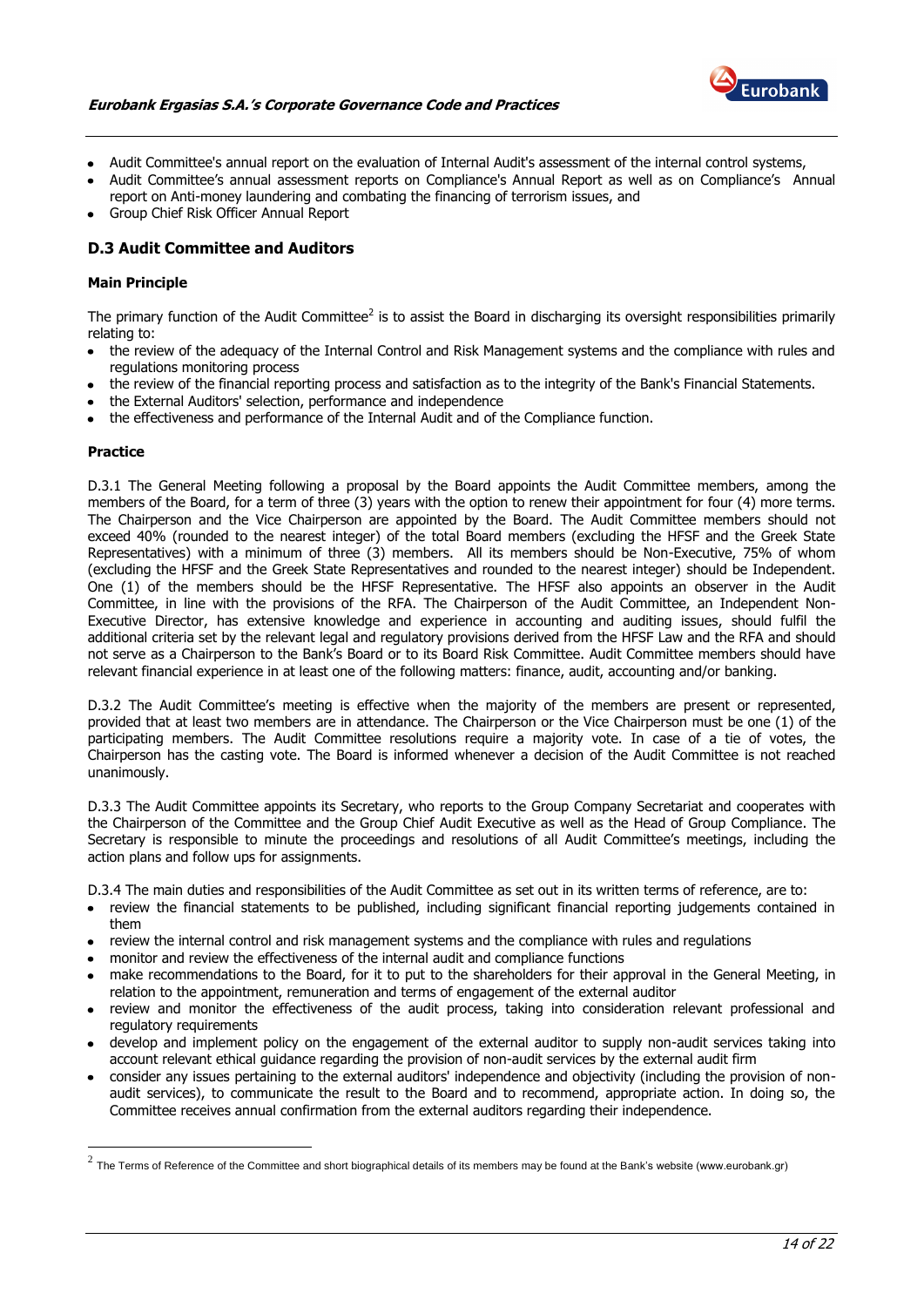

D.3.5 The Audit Committee recommends to the Board the approval of the Financial Statements and Annual report, following review, analysis and discussion with Management and with external auditors.

D.3.6 The Audit Committee assesses the confidential procedures established by Management for employees to submit complaints and comments regarding compliance with the applicable-legislation, internal regulations and proper practices (whistle blowing). Care is taken to ensure the protection of the whistle-blower.

D.3.7 The Audit Committee:

- ensures that the Internal Audit and Compliance functions are independent, adequately organized, have unrestricted access to any pertinent information and operate efficiently and effectively
- proposes to the Board the appointment, replacement or dismissal of the Internal Audit Director and Head of Compliance & Regulatory Requests Division and periodically assesses their performance as well as their remuneration together with the Remuneration Committee
- approves the Terms of Reference and Activity Plans of the Internal Audit and Compliance functions
- has primary responsibility for making a recommendation on the appointment, reappointment and removal of the external auditor. For this purpose the Audit Committee annually assesses the performance and independence of the External Auditors
- every four (4) years puts in periodic tender the Group's auditors, according to the approved by the Audit Committee External Auditors Tendering Policy & Procedure.

D.3.8 The Bank's Directors Report, in its Corporate Governance Statement, provides an overview of the Audit Committee's work in discharging its responsibilities during the previous year, including the Committee's work in relation to the financial statements, the effectiveness of the external audit process and the objectivity and independence of the Bank's external auditors.

# <span id="page-14-0"></span>**D.4 Board Risk Committee**

#### **Main Principle**

The Board Risk Committee<sup>3</sup> (BRC) decides on strategic risk management issues/aspects and is in charge of monitoring the quantitative and qualitative aspects of all material risks, including but not limited to credit, market, liquidity and operational risks.

#### **Practice**

<u>.</u>

D.4.1 The Board Risk Committee members, including the Chairperson and the Vice Chairperson, are appointed by the Board in accordance with the legal and regulatory framework where applicable. Their tenure coincides with the tenure of the Board, with the option to renew their appointment, but in any case the membership in the BRC should not be more than twelve (12) years in total. The BRC members should not exceed 40% (rounded to the nearest integer) of the total Board members (excluding the HFSF and the Greek State Representatives) with a minimum of three (3) members. All BRC members should be Non-Executive while at least one third (1/3) of the members (excluding the HFSF and the Greek State Representatives and rounded to the nearest integer) should be Independent Non-Executive. One (1) member should be the HFSF Representative. The HFSF also appoints an observer, in line with the RFA provisions. The Chairperson of the BRC should not serve as the Chairperson to the Bank's Board or to its Audit Committee and should be an Independent Non-Executive with a solid experience in commercial banking and risk as well as Non-Performing Loans management, and is familiar with local as well as international regulatory framework and should fulfil the additional criteria set by the relevant legal and regulatory provisions derived from the HFSF Law and the RFA.

D.4.2 The BRC meets at least on a monthly basis, and reports to the Board, on a quarterly basis. Quorum requires the majority of members (half plus one) to be present or represented, provided that no less than three (3) Committee members are present. The Chairperson or the Vice Chairperson must be one of the participating members. In determining the number of members for the quorum, fractions, if any, will not be counted. The BRC resolutions require a majority vote of the members who are present or represented. In case of a tie, the Chairperson and in case of his/her absence the Vice Chairperson has the casting vote. The Board is informed whenever a decision of the BRC is not reached unanimously. In case of non-unanimous decisions, the views of the minority should be also minuted. The Chairperson of the BRC may invite other executives of the Group or external advisors or experts, as deemed appropriate.

The BRC appoints its Secretary, who reports to the Group Company Secretariat and cooperates with the Chairperson of

 $^3$  The Terms of Reference of the Committee and short biographical details of its members may be found at the Bank's website (www.eurobank.gr)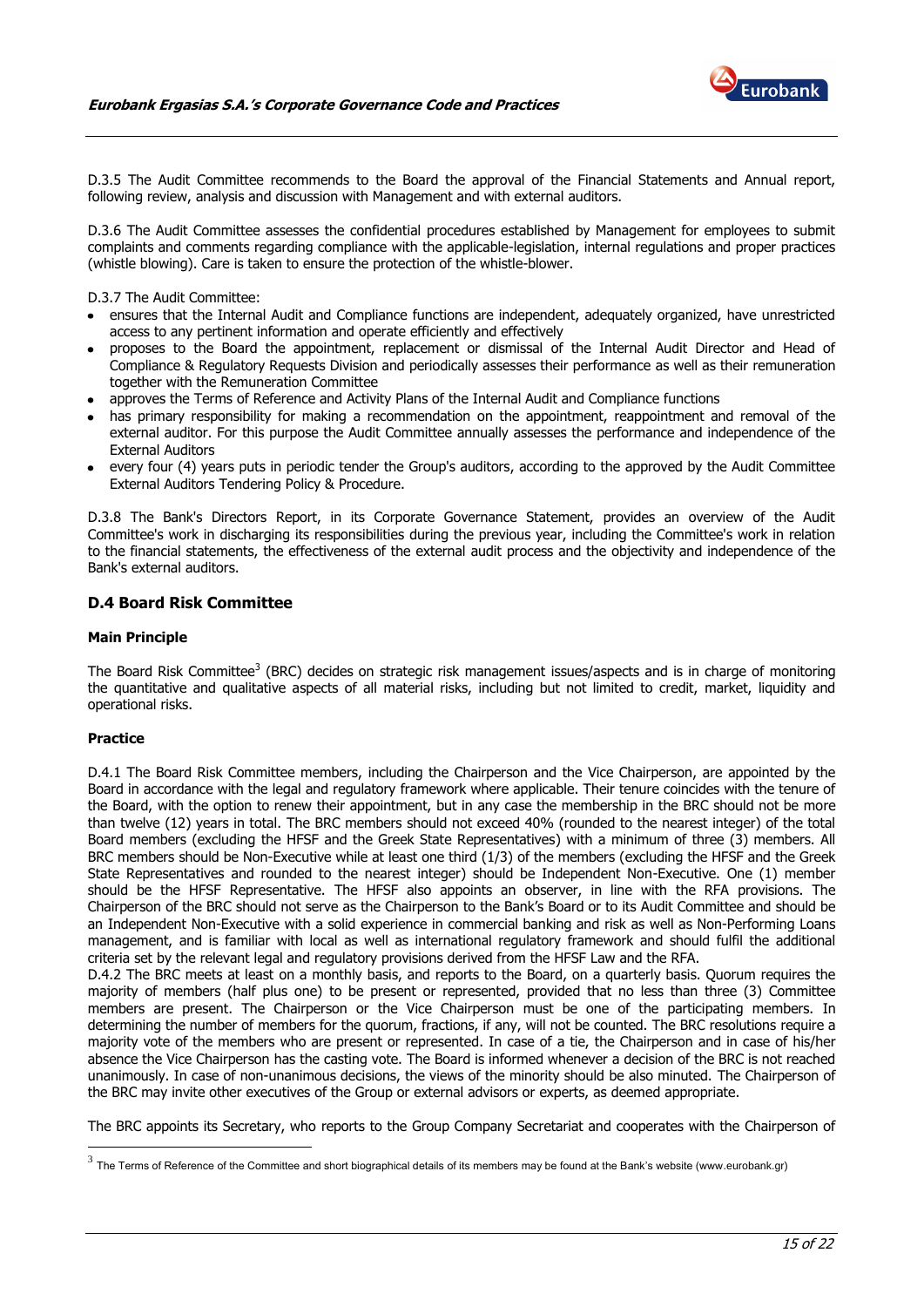

the Committee and the Group Chief Risk Officer. The Secretary is responsible to minute the proceedings and resolutions of all BRC meetings, including the action plans and follow ups for assignments.

D.4.3 The main duties and responsibilities of the Board Risk Committee as set out in its written terms of reference, are to:

- ensure that the Bank has a well-defined Group risk and capital strategy and risk appetite framework. The Bank's risk appetite should be articulated via a set of quantitative and qualitative statements for specific risk categories, including liquidity risk and specific tolerance levels (by portfolio, sector, geography, credit rating etc.)
- ensure that the Bank's risk appetite is clearly communicated throughout the Bank and forms the basis on which risk policies and risk limits are established at Group and Regional level
- review and recommend to the Board the Bank's risk strategy and risk appetite, including an assessment of the appropriateness of the Bank's business/restructuring plan in the context of risk appetite, on an annual basis or more frequently, as required
- review and propose to the Board any strategic decisions, involving mergers and acquisitions or the creation of special purpose vehicles/entities (SPV)
- review, at least, on a monthly basis the Bank's risk profile vs. the Bank's risk appetite criteria, based on reports prepared by Group Risk Management General Division (in cooperation with the Single Supervisory Mechanism Office)
- ensure that the Bank has the appropriate methodologies, modeling tools, data sources, IT systems and competent staff to assess (a) the impact on asset quality under different macroeconomic and market assumptions and (b) the risks that such changes may pose to the financial stability of the Bank
- ensure that there are appropriate oversight mechanisms and controls for the monitoring and effective management of "troubled assets" so as to include:
	- Non-performing exposures (NPEs) and Non-Performing Loans (NPLs)
	- Exposures which have been written-off for accounting purposes but for which the Bank still pursues partial or full recovery through legal action
- review, and approve the annual Internal Capital Adequacy Assessment Process (ICAAP) report and the Internal Liquidity Adequacy Assessment Process (ILAAP) report prepared by the Group Risk Management Division in cooperation with the Group Finance and which are submitted to the Board of Directors, to the SSM and to the BoG
- ensure that the Risk Governance principles are fully compliant with regulatory and supervisory requirements
- review any overrides to the policy governing relations with Connected Borrowers, as monitored and reported by the Group Risk Management General Division
- ensure that stress tests are performed at least on an annual basis with respect to credit, market and liquidity risks and that relevant techniques are applied for operational risk
- ensure that there is adequate risk focus on all aspects of operational risk and that there are appropriate oversight mechanisms and controls for their monitoring and effective management
- review and approve the Group Chief Risk Officer's annual report (prepared in accordance with relevant requirements of BoG Governor's Act 2577/9.3.2006) submitted to Executive Board, Board, Single Supervisory Mechanism and Bank of Greece
- keep the Board and the Audit Committee updated on important relevant risk matters and, to propose to the Board corrective actions in case the Committee identifies that the risk strategy is not implemented.

D.4.4 The Bank's Directors Report, in its Corporate Governance Statement, describes Board Risk Committee's work during the previous year.

# <span id="page-15-0"></span>**D.5 Strategic Planning Committee**

#### **Main Principle**

The SPC's<sup>4</sup> purpose is to:

- Assist the Board's Executive Officers in planning, developing and implementing the Group's Strategy
- Recommend to the Board certain initiatives in relation to the Group's strategy.

#### **Practice**

D.5.1 The SPC members are appointed by the Board, on the recommendation of its Chairperson, following the proposal by the Nomination Committee. The Committee's members are appointed for a term of office of three (3) years that can

 4 The Terms of Reference of the Committee and short biographical details of its members may be found at the Bank's website (www.eurobank.gr)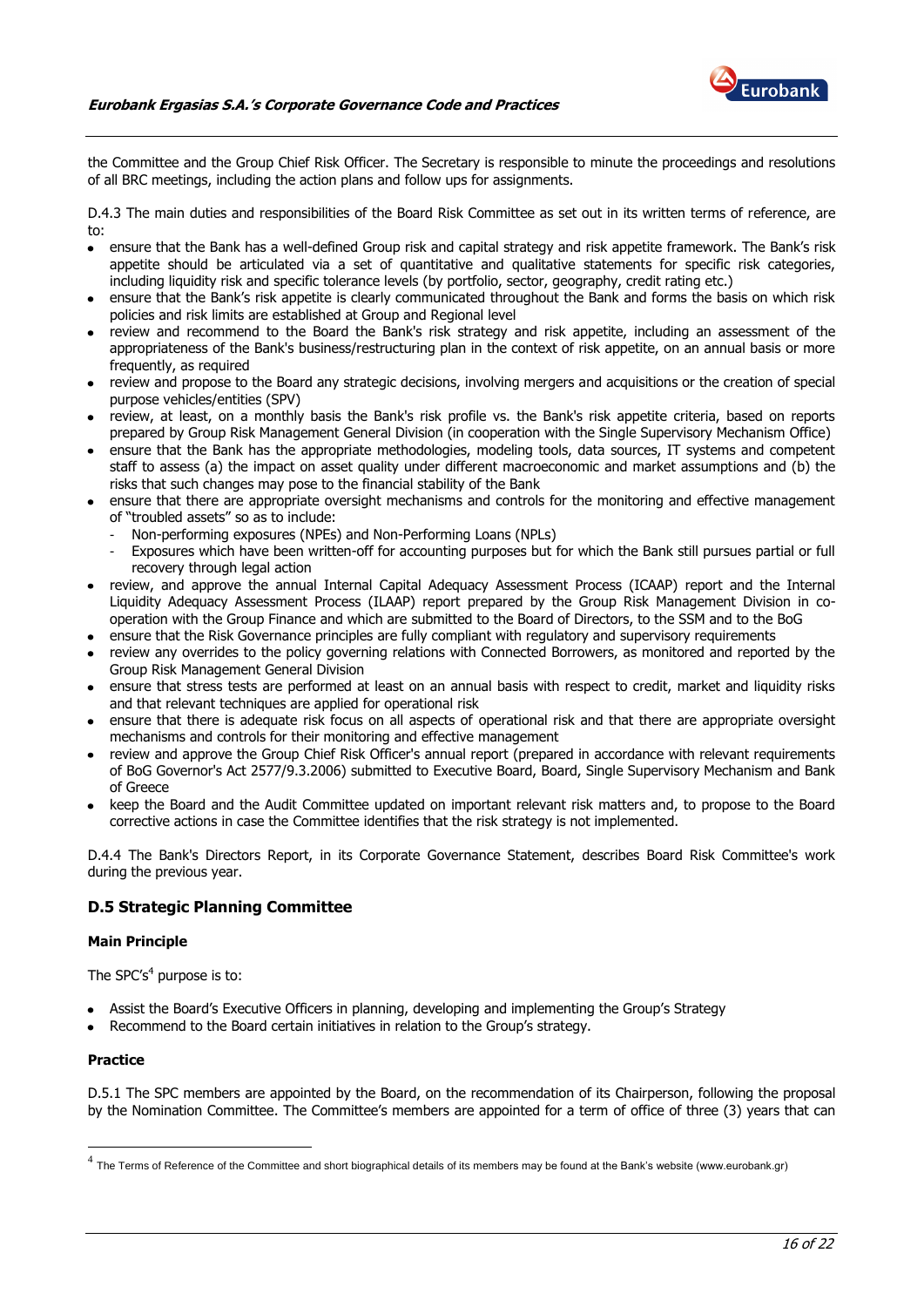

be renewed up to three (3) times. The Committee consists by at least five (5) members who may be, besides the Chairperson and the CEO, of Board's Executive members and Senior Executive Officers.

D.5.2 The Committee has a quorum and duly convenes if half of its members plus one (including the Chairperson or the CEO) are present. Decisions shall be validly taken by simple majority vote of members present. In case of a tie of votes the Chairperson (or in his absence the CEO) has the casting vote. The Board shall be informed whenever a decision of the Committee is not reached unanimously. The opinion of the minority should be recorded in the meeting's minutes.

D.5.3 The key tasks and responsibilities of the SPC as set out in its terms of reference, are to:

- ensure that the Group develops a well-defined planned medium term strategy in line with the Board's guidance and its approved business and restructuring plan
- review, within the framework of which the Executive Board draws up the annual budget, the business plan and the restructuring plan, the key objectives and goals contained therein and review major business initiatives, before their submission for approval to the Board.
- review, analyze and deliberate issues concerning the Group's strategic choices (e.g. strategic partnerships, share capital increase, issuing convertibles and/or launching debt issuance programs, mergers, acquisitions or disposals, the formation of joint ventures, creation or dissolution of special purpose vehicles, dividend distribution and other major investments or disinvestments by the Group etc.), ensuring these being in line with the approved Groups strategy. The SPC shall formulate relevant proposals to the Board if:
	- a) the issue under discussion exceeds  $\epsilon$  40 million, while for lower amounts approval will be provided by the Executive Board
	- b) a decision of the Board is obligatory by Law or by the Bank's contractual commitments
	- c) it is deemed necessary by the SPC, taking into account the complexity and nature of the strategic choices under discussion
- maintain and take all necessary actions on regulatory and internal capital required to cover all types of risks (incl. strategic and reputational risks, as well as other non-quantifiable risks) and to ensure that capital requirements are met at all times
- review and evaluate all major Group's initiatives aiming at transforming the business and operating model
- monitor on a regular basis the strategic and the key performance indicators of the Group, including the segmental view
- review and, as needed, make proposals to the Board on all other issues of strategic importance to the Group.

The SPC meets bi-weekly or ad hoc when necessary. The SPC appoints its Secretary who prepares the minutes of all its meetings. The SPC reports to the Board on a quarterly basis and as required.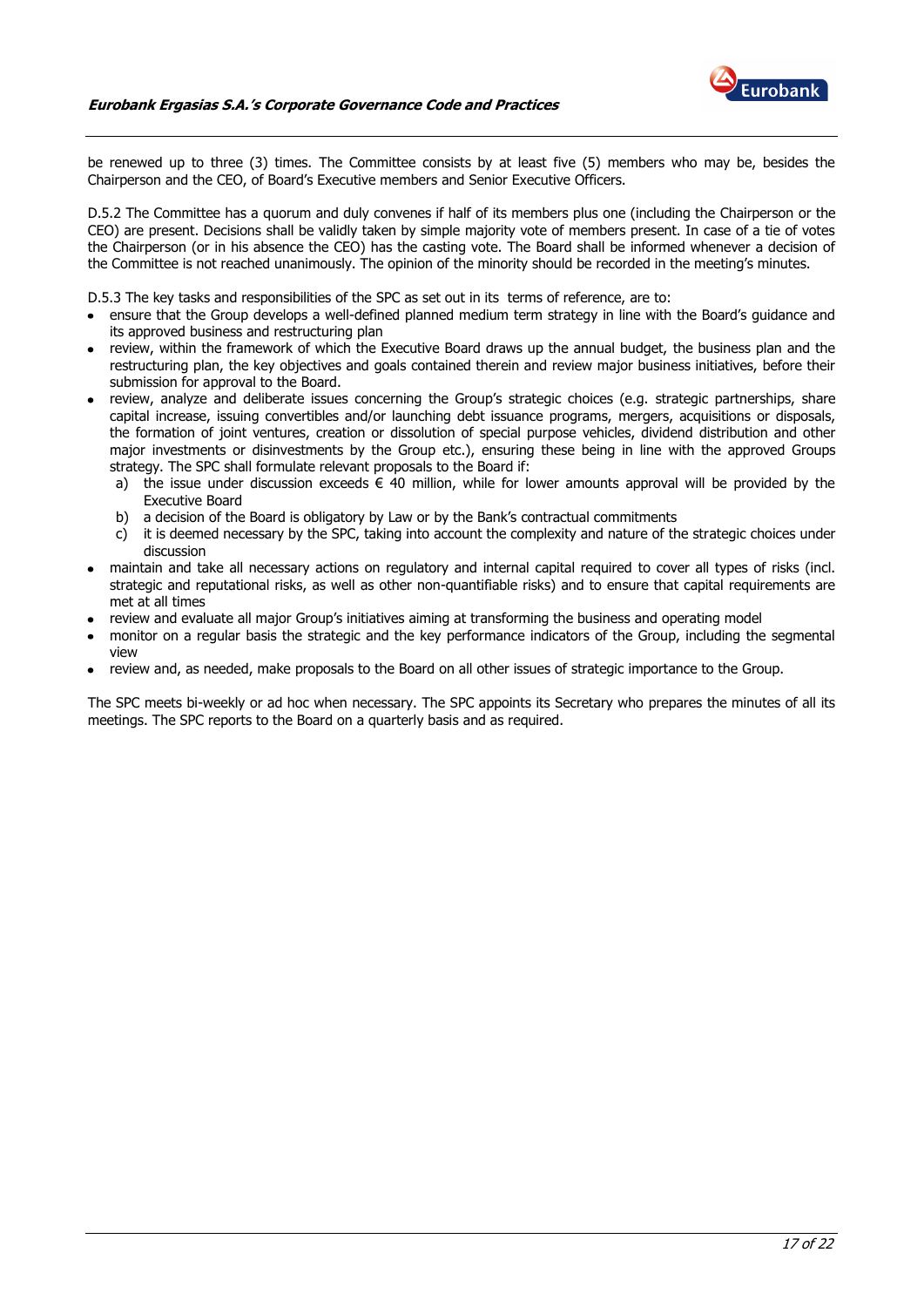

# <span id="page-17-0"></span>**SECTION E: Remuneration**

# <span id="page-17-1"></span>**E.1 The Level and Components of Remuneration**

#### **Main Principle**

The remuneration policy forms an integral part of the Bank's corporate governance practice and is developed in accordance to its operational model, business strategy, objectives, long-term interests of the Bank as well as the longterm value creation for shareholders and incorporates measures to avoid conflict of interest.

Also, the remuneration policy is consistent with and promotes sound and effective risk management and does not encourage excessive risk-taking on behalf of the Bank.

The Bank has established a competitive compensation framework, in order to attract, engage and retain its Directors and employees. Its basic principles are to:

- safeguard that the compensation is sufficient to retain and attract executives with appropriate skills and experience
- monitor that internal equity between business units is applied
- avoid excessive risk behaviour
- link compensation with long-term performance.

The continuous monitoring of market trends and best practices creates a competitive remuneration policy that is transparent and promotes internal equity.

#### **Practice**

E.1.1 Following a proposal from the Remuneration Committee, the remuneration of all Directors is determined by the Directors of the Board, subject to the approval of the General Meeting of Shareholders.

According to Eurobank's remuneration policy, at least 40% of the variable remuneration awarded is deferred over a period which is not less than three (3) to five (5) years, vests no faster than on a pro-rata basis and is correctly aligned with the nature of the business, its risks and the activities of the employee in question.

At least 50% of the variable remuneration awarded consists of shares or equivalent ownership interests and where possible, other instruments within the meaning of Article 52 or 63 of Regulation (EU) No 575/2013. The instruments referred to above, shall be subject to an appropriate retention policy designed to align incentives with the longer-term interests of the Bank. Any equity remuneration related scheme is approved by the General Meeting. Variable remuneration (deferred and non-deferred) is paid or vests only if it is sustainable according to the financial situation of the Bank as a whole, and justified on the basis of the performance of the Bank, the business unit and the individual concerned.

Without prejudice to the general principles of national contract and labour law, the total variable remuneration shall generally be considerably contracted where subdued or negative financial performance of the Bank occurs, taking into account both current remuneration and reductions in payouts of amounts previously earned, including through malus or clawback arrangements.

Moreover the provisions of the Law 4261/2014 are also applied.

For as long as the Bank participates in the government program for enhancing liquidity and receives capital support from the Hellenic Financial Stability Fund, it shall also comply to the restrictions regarding remuneration as per the respective laws 3723/2008 and 3864/2010.

E.1.2 The remuneration of the Non-Executive Directors is fixed in order to avoid potential conflict of interest.

E.1.3 Under Greek Company Law, the appointment of a Director may be revoked at any time without notice by the General Meeting.

E.1.4 In order to ensure adequate transparency to the market of the remuneration structures and the associated risks, the Bank discloses in its website www.eurobank.gr, detailed information on the remuneration policies, practices and, for confidentiality reasons, aggregated amounts for those members of staff whose professional activities have a material impact on the risk profile of the Bank, and publishes accordingly all information as per current legislation.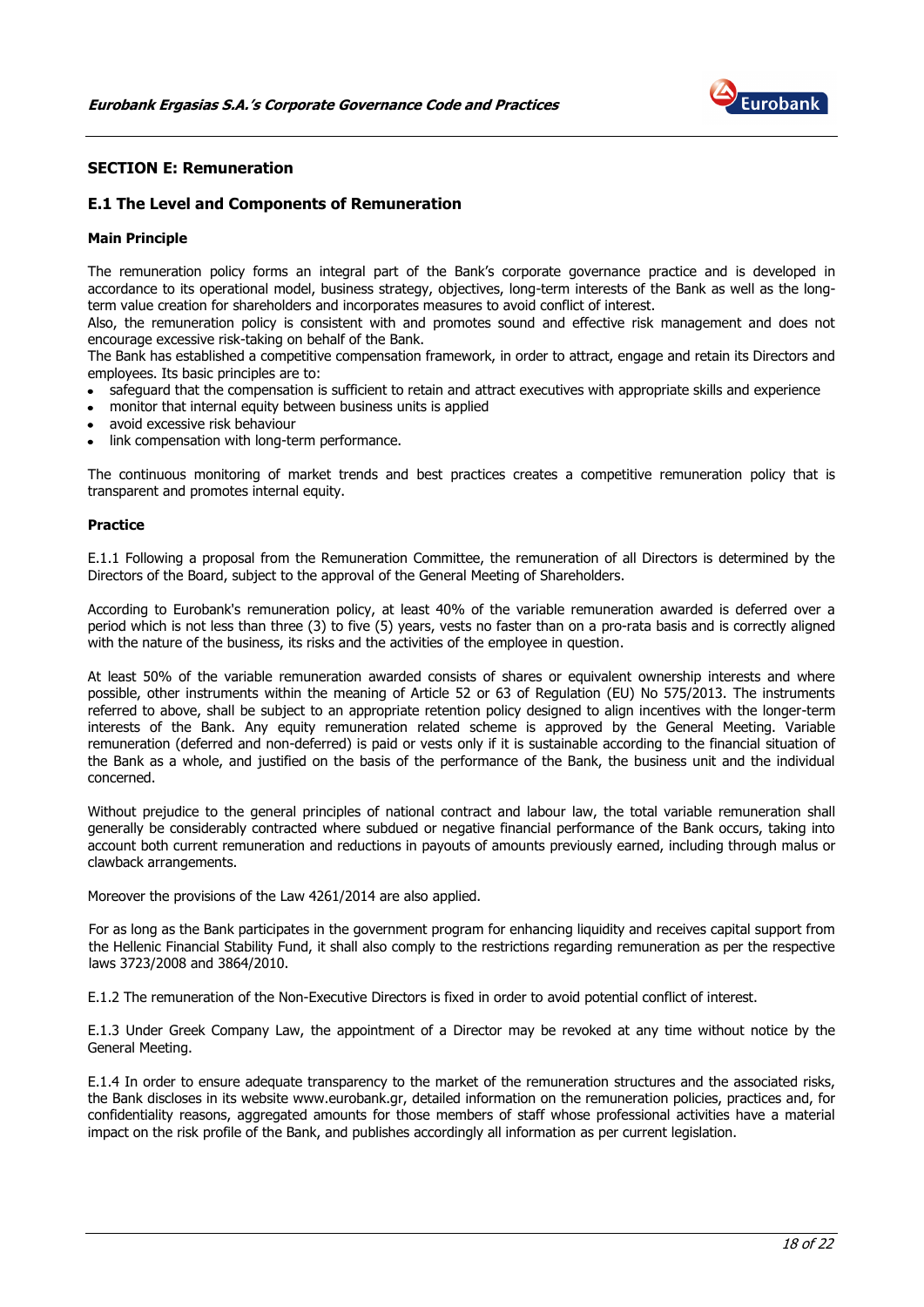

# <span id="page-18-0"></span>**E.2 Procedure**

# **Main Principle**

The remuneration policy and its revisions are approved by the Non-Executive Directors following the recommendations from the Remuneration Committee.

The implementation of the remuneration policy is subject to annual internal audit review from the Internal Audit Unit.

#### **Practice**

E.2.1 The Non-Executive Directors have the responsibility to approve and periodically review Bank's remuneration policy and oversee its implementation at Group level.

In particular the Non-Executive Directors have the following responsibilities regarding remuneration:

- to approve the remuneration policy and its revisions
- to ensure compliance of the remuneration policy and its application with current laws and regulations;
- to approve the total performance related remuneration pool of the Group and its allocation among Business Units / subsidiaries;
- to approve the goals and objectives relevant to the CEO remuneration and evaluate the CEO's performance in light of these goals and objectives;
- to approve the Bank's total remuneration framework taking into consideration (i) the market trends as well as the current laws and regulations, and (ii) that the remuneration of internal control functions' (i.e. risk management, internal audit, compliance, financial control) employees is not linked to the performance of the business units they control;
- to approve any exceptions from the Bank's approved total remuneration framework regarding employees whose activities have a material impact on the Bank's risk profile;
- to approve any exceptions from the approved total remuneration framework for the Heads of Group Internal Audit, Group Compliance and Group Risk Management;
- to approve any exceptions from the approved Subsidiary Board remuneration policy of the remuneration of the Subsidiary Board Directors and the CEOs;
- to approve any payment or compensation commitment to be made to an executive member of the Board on termination of his/her office both at Bank and Group level;
- to approve all exposures of Remuneration Committee members as well as any exposures which are equal or exceed € 1 million of key management personnel and ensure that the exposures granted and their terms are compliant with current laws and regulations. No member of the Remuneration Committee is present when his exposure is being considered
- to approve any retention scheme, both at Bank and Group level;
- to approve any separation scheme, both at Bank and Group level;
- to provide, when appropriate, adequate information to the General Meeting regarding their activities, with the assistance of the Remuneration Committee.

E.2.2 The Board has delegated to the Remuneration Committee the responsibility to provide specialized and independent advice for matters relating to remuneration policy, and its implementation at Bank and Group level. The Remuneration Committee members should not exceed 40% (rounded to the nearest integer) of total BoD members (excluding the HFSF and the Greek State Representatives) with a minimum of three (3) members. One (1) member should be the HFSF Representative. The HFSF also appoints an observer in the Remuneration Committee, in line with the provisions of the new RFA. At least one member should have adequate expertise and professional experience in risk management and audit activities mainly in alignment with the remuneration policy with the risk and capital profiles of the Bank, while all members should fulfil the additional criteria set by the relevant legal and regulatory provisions derived from the HFSF Law. The members shall be appointed by the Board, including the Chairperson and the Vice Chairperson, in accordance with legal and regulatory requirements where applicable. The tenure of the members coincides with the tenure of the Board of Directors, with the option to renew their appointment, but in any case the service in the Remuneration Committee should not be more that twelve (12) years in total. All members are Non-Executive Directors while the majority of the members (excluding the HFSF and Greek State Representatives) are Independent Non-Executive Directors.

E.2.3 The Committee is in quorum and meets validly when half of its members plus one (1) are present or represented (fractions, if any, are not counted), provided that no less than three (3) Committee members, including the Chairperson or the Vice Chairperson, are present. Decisions of the Committee shall be validly taken by an absolute majority of the members who are present or represented. In case of non-unanimous decisions, the views of the minority should be also minuted In case of a tie, the Chairperson and in case of his/her absence the Vice Chairperson of the Committee shall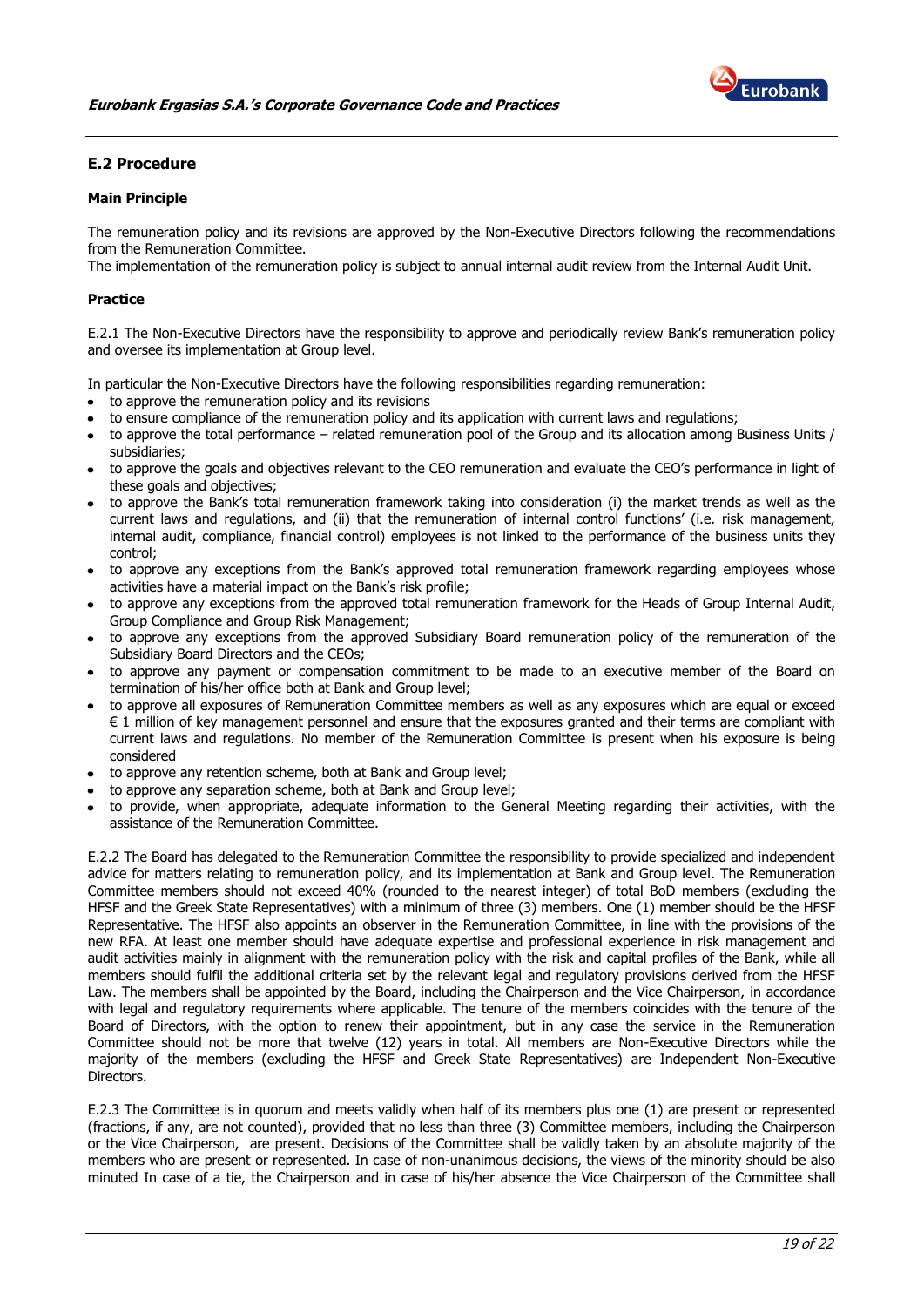

have the casting vote. No individual is present when his/her own remuneration is being considered. In carrying out its duties, the Committee is accountable to the Board

E.2.4 The main role and responsibilities of the Remuneration Committee as set out in its written terms of reference which provide details on the purpose, authority, duties and responsibilities, are to:

- inform, advise and support the Non-Executive Directors of the Board regarding the design, revision and the implementation of the remuneration policy both at Bank and Group level
- ensure that the Bank and Group remuneration policy is clear, well documented and transparent as well as to ensure compliance of the remuneration policy and its application with current laws and regulations
- propose to the Non-Executive Directors of the Board for their approval the total performance related remuneration pool of the Group and its allocation among Business Units / Companies. In this respect, the Committee ensures that the total performance – related remuneration pool of the Group incorporates risk adjusted performance targets and a proper balance between short-term and long-term performance is achieved
- propose to the Board the remuneration policy for the members of the Board and Board Committees, both at Bank and Group level, pending final ratification by the respective General Assemblies
- propose to the Non-Executive Directors of the Board for their approval the Bank's total remuneration framework and to approve the Group Subsidiaries' remuneration framework taking into consideration the market trends as well as the current laws and regulations and that the remuneration of internal control functions' (i.e. risk management, internal audit, compliance, financial control) employees is not linked to the performance of the business units they control
- propose to the Non-Executive Directors of the Board for their approval any exceptions from the Bank's approved total remuneration framework regarding employees whose activities have a material impact on the Bank's risk profile
- for the Heads of Group Internal Audit, Group Compliance and Group Risk Management to approve any remuneration adjustments within the approved total remuneration framework and to propose to the Non-Executive Directors of the Board for their approval any exceptions from the approved total remuneration framework. In any case, the Committee acts for the Heads of Group Internal Audit and Group Compliance after consulting with the Audit Committee, while for the Chief Risk Officer after consulting with the Board Risk Committee.
- propose to the Non-Executive Directors of the Board for their approval any exceptions from the approved total remuneration framework.
- approve any remuneration within the approved Subsidiary Board and Board remuneration policy and propose to the Non-Executive Directors of the Board for their approval any exceptions from the approved Subsidiary Board and Board remuneration policy regarding the remuneration of the Subsidiary Board Directors and the CEOs
- consider and recommend to the Non-Executive Directors of the Board for their approval any payment or compensation commitment to be made to an executive member of the Board on termination of his/her office, both at Bank and Group level
- for the exposures of key management personnel (excluding Remuneration Committee members whose exposures are approved by the Non-Executive Directors of the Board) to ensure that the exposures granted and their terms are compliant with current laws and regulations and to approve all such exposures up to € 1 million and to propose to the Non-Executive Directors of the Board for their approval any such exposures which are equal or exceed € 1 million
- approve the benefits policy of the Bank, any incentive scheme, both at Bank and Group level and propose to the Non-Executive Directors of the Board for their approval any retention scheme or any separation scheme, both at Bank and Group level
- provide, when appropriate, adequate information regarding its activities to the General Meeting.

In performing its duties, the Remuneration Committee shall, to the extent possible, and on an ongoing basis, take into account the long-term interests of shareholders, investors and other stakeholders in the Bank as well as the public interest, promote sound and prudent management and prevent or minimize any conflicts of interest that might arise.

E.2.5. The Bank's Directors Report, in its Corporate Governance Statement, describes Remuneration Committee's work during the previous year.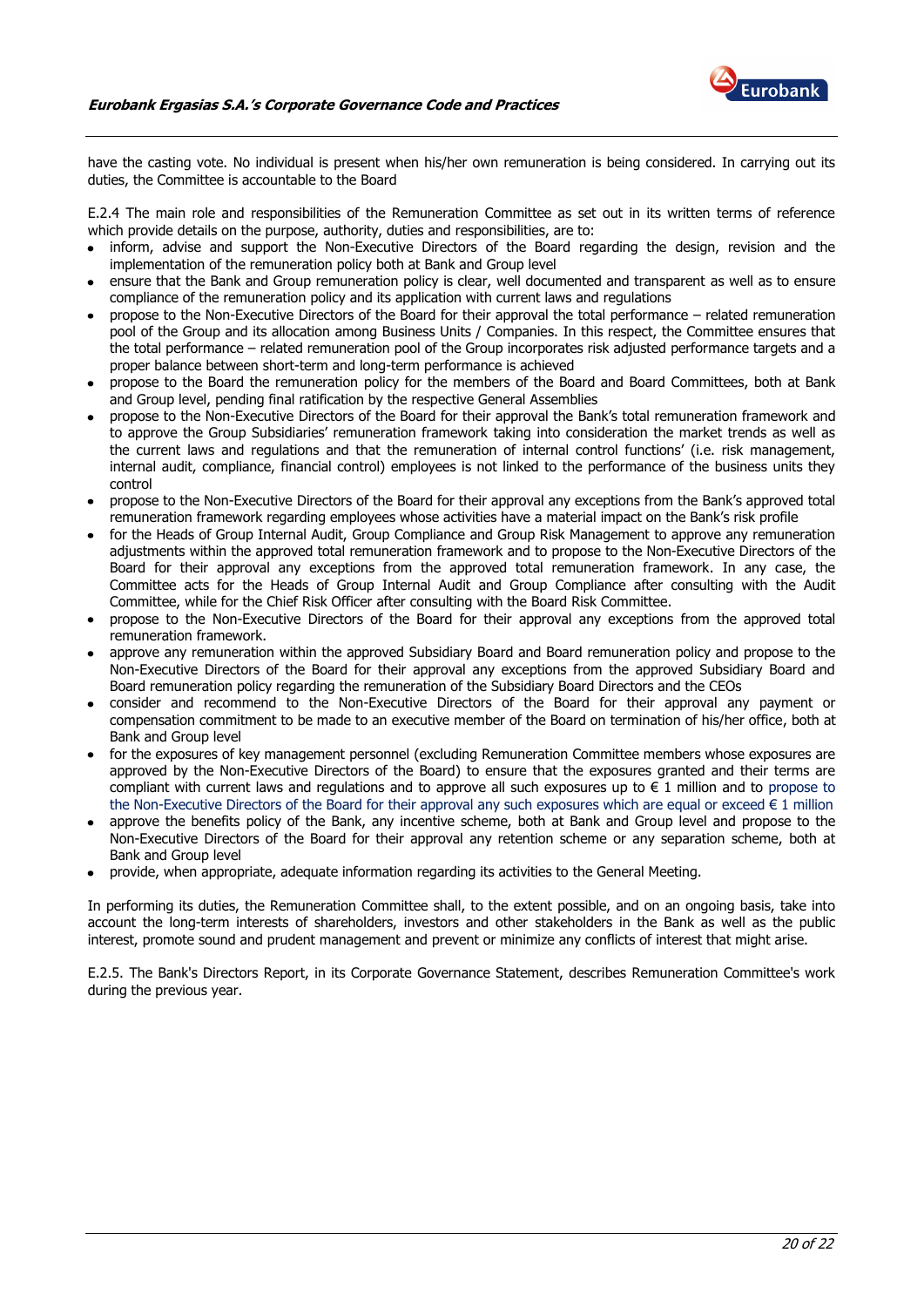

# <span id="page-20-0"></span>**SECTION F: Relations with Shareholders**

# <span id="page-20-1"></span>**F.1 Dialogue with Shareholders**

#### **Main Principle**

Eurobank is actively facilitating communication between Management and shareholders. The Board as a whole has responsibility for ensuring that a satisfactory dialogue with shareholders takes place.

Whilst recognising that most shareholders' contact is with the CEO and CFO, the Chairperson ensures that all Directors are made aware of their major shareholders' issues and concerns. The Board is kept in touch with shareholders' opinion in whatever ways are most practical and efficient.

#### **Practice**

F.1.1 Eurobank is actively facilitating interactive communication between the Management and the shareholders, through the following mechanisms:

- The Board's proposals to the General Meeting are accompanied by detailed explanations available on the website to enable an informed and constructive discussion of the issues at the General Meeting
- Through the Investors Information Services Division and Investor Relations Division, all shareholders are able to address issues to Management either physically or by e-mail or by telephone and submit their proposals
- Roadshows and meetings enable institutional investors to maintain contact with Management, through the Investor Relations Division
- Provide its shareholders with the following capabilities through its website:
- Shareholders' frequently asked questions: the Investor's Information Services Division gives uniform answers to frequently asked questions by the shareholders on the same subject
- Electronic updates and alerts: interested parties who complete the "Electronic Updates Form" can receive timely alerts about the information they are interested in, specifying the exact web page where this information will be posted.

# <span id="page-20-2"></span>**F.2 Constructive use of the General Meeting**

#### **Main Principle**

The Board uses the General Meeting to communicate with shareholders and to encourage their participation.

#### **Practice**

F.2.1 The shareholders are called to express their opinions on the issues under review, during an open discussion. Any shareholder may request the Board to provide the General Meeting with specific information regarding Bank's business, to the extent that this is useful for the actual assessment of the items on the agenda. Shareholders representing 5% of the paid-up share capital may require the Board to include additional items on the General Meeting's agenda or publish alternative draft resolutions for items already included in the agenda. Shareholders representing 20% of the paid-up share capital may require the Board to provide the General Meeting with information about the course of the Bank's affairs and financial situation.

F.2.2 At any General Meeting, the Bank proposes a separate resolution on each substantially separate issue, and especially, proposes a resolution at the Annual General Meeting relating to the annual financial statements. For each resolution, proxy forms provide shareholders with the option to direct their proxy to vote either for, against or to abstain.

F.2.3 Eurobank ensures that all valid proxy appointments received for General Meetings are properly recorded and counted. Voting is always by ballot. For each resolution the Bank ensures that the following information is made available, within five (5) days after the General Meeting, on its website:

- the number of shares casting valid votes
- the percentage of share capital represented by these votes
- the total number of valid votes
- the number of votes for or against each resolution
- the number of shares in respect of which the vote was abstained.

F.2.4 Board and Board Committees' members are available to answer questions at the Annual General Meeting.